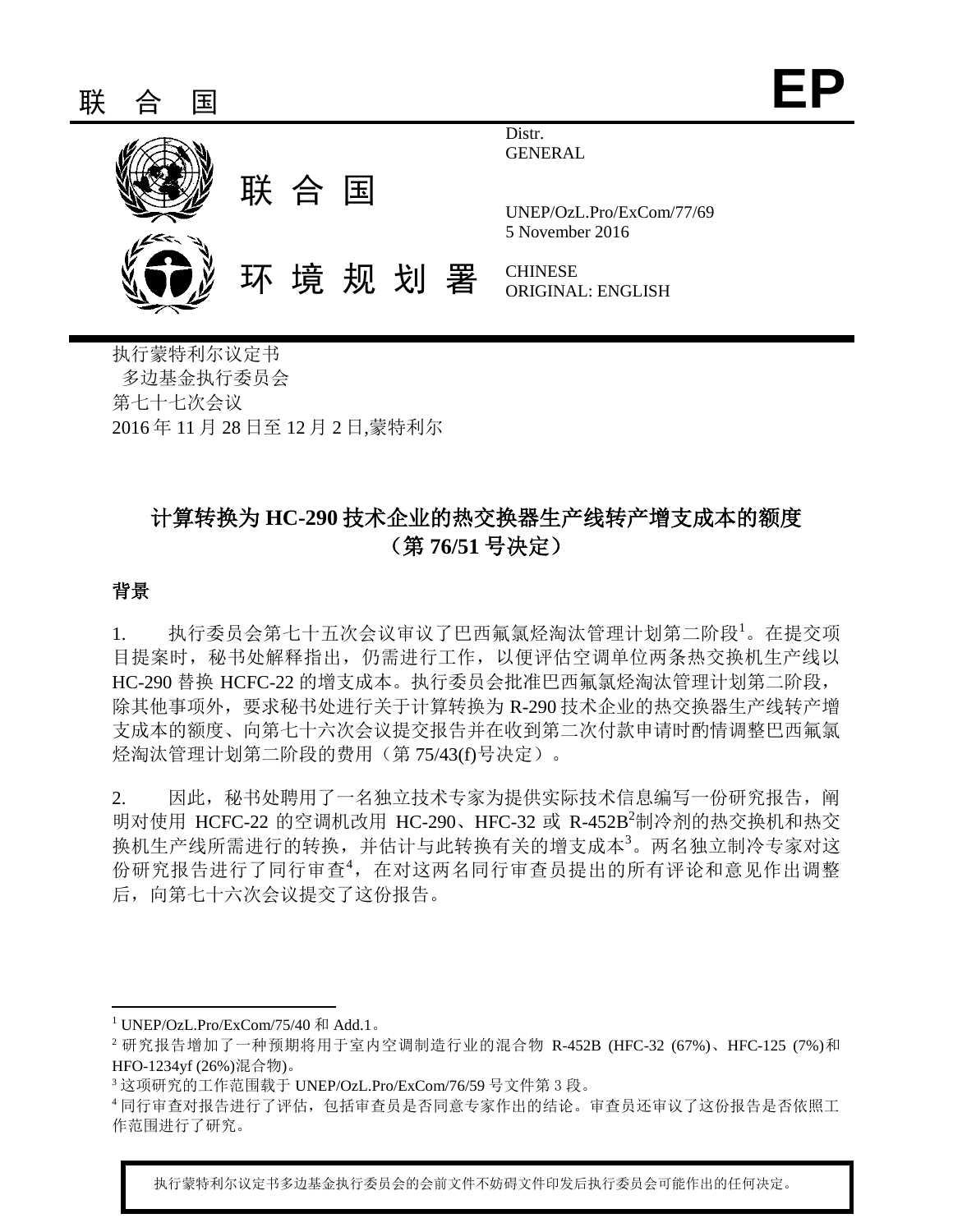## 第七十六次会议的讨论

3. 执行委员会第七十六次会议注意到这份报告,并请秘书处向第七十七次会议提交一 份订正文件,说明以下具体问题(第 76/51 号决定):

- (a) 关于 HC-290 技术,进一步审议压缩机的管径从 7mm 缩小到 5mm 而维持相 同的汽化器所涉技术和成本问题;和
- (b) 提供进一步信息,说明依照第 5 条国家的企业的一般生产能力,当缩小管径 时,每种工具/设备所需生产的估计组件数目。

## 研究报告的增订内容

4. 秘书处的专家根据第 76/51 号决定,对研究报告作出了相应修订:附于本文件的订 正研究报告阐明了以下问题:

- (a) 汽化器管径直径(OD)从 7mm 缩小到 5 mm (如压缩机的管径)不会减小 压力差或降低系统绩效。这将以压缩机所用的相同方式降低汽化器的材料成 本(见第 4(c)段)并简化生产进程,因为生产设施只需使用一种管径(5 mm)的管线;
- (b) 关于 200,000 个单位的参考生产能力,用于生产 7 mm 管线的制造设备和进 程在作出依照研究报告所述的一些改变和调整后,也能用于生产 5 mm 管 线。作出这些改变的资本成本为 215,000 美元至 975,000 美元,具体成本取 决于基准设备和采用的转换方法;
- (c) 将压缩机或汽化器的管径从 7 mm 改为 5 mm,将减少所需的铜材料 30%至 40%,这取决于原先的管径(7 mm)和改用的管径(5 mm)的管壁厚度。 这等于整体管道材料成本减少 20%至 25%。研究报告附件五载列了生产 200,000 个单位节省的材料的计算结果;
- (d) 在转换为 5mm 外径管道时,管道扩张是唯一预期会增加复杂程度或增多问 题(即增加线圈板报废率)的制造过程。为解决这项可能出现的问题,已经 列入为使用小管线或 5mm 外径管线的代用气动扩径器。是否需要这项设备 则取决于基准设备和制作方式;和
- (e) 虽然研究报告根据生产 200,000 个单位的能力进行计算是有用的参考材料, 但需要根据管线设计的详细情况和每个企业的制造过程逐案作出评估。

## 研究报告的结论

5. 研究报告的主要结果和结论类似提交第七十六次会议的结果和结论,并根据订正的 报告结果作出调整,总结如下:

(a) 影响热交换器物理设计的主要制冷剂特性是最大设计压力: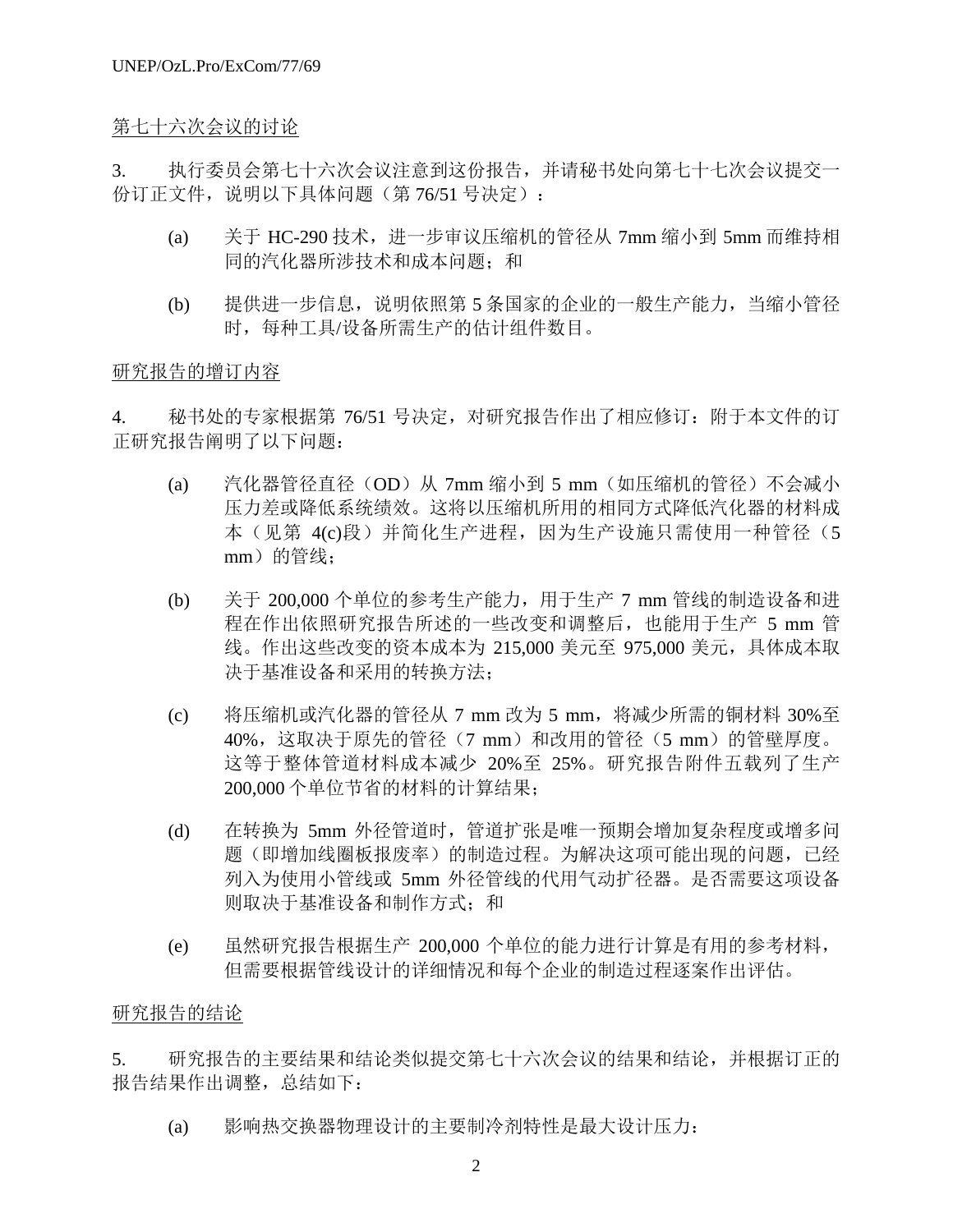- (一) 使用 HFC-32 和 R-452B 的设计压力远高于 HCFC-22, 但在使用 R-410A 的 设计压力在 10%以内。最少的设计改变和对管线制造质量管理进程增加一 个压力循环测试将使现有管线设计能用于使用 R-452B 和 HFC-32 的较高设 计压力;
- (二) 使用 HC-290 的设计压力低于使用 HCFC-22 的设计压力;因此,不需改变 设计或制造进程;
- (b) 制冷剂的其他物理和热力学特性决定了空调系统的操作条件和使用绩效。对 审议中的三种制冷剂,这些制冷剂在系统效率、系统功率、操作温度和制冷 剂流量方面都有巨大差异。这些参数对选取何种制冷剂用于特定产品和热交 换器组件的设计优化都至为重要。不过,它们本身并不导致需要对热交换器 的物理设计或对需要资本支出的制造进程作出任何改变;
- (c) 与 HCFC-22 相比,所有三种制冷剂都有大量减少充填和制冷剂流量的特 性。虽非必需,但可重新设计管线,以便使用较小直径的管线来减低成本, 这会节省材料成本,但会增加新的制造工具的资本成本;
- (d) 研究报告中的三种代用制冷剂都有易燃特性:HC-290 高度易燃,HFC-32 和 R-452B 中度易燃(A2L)。在密闭空间使用易燃制冷剂的安全规范随各个 地方不同,目前正在对其进行审查和修订,以便对使用较低易燃风险的 2L 级制冷剂作出规定。2L 级制冷剂(HFC-32 和 R-452B)将被允许用于密闭 空间没有装设通风设施的小型分离式系统(2 kW 至 5 kW)和装有测漏及机 械通风设施的大型单元式设备(30 kW 至 1000 kW 楼顶型系统)。每条管 线可能会有最大充填量限度,但预期用于这种规模的产品不会成为问题。因 此,对使用 HFC-32 或 R-452B 的空调设备不需降低目前的充填量。
- (e) 目前规范北美洲和欧洲密闭空间使用第 3 级制冷剂的限制不会有大幅改变, 但会变得更加广泛适用。这些充填量的限度把 HC-290 限用于功率低于 2 kW 和没有减少风险设备的组件以及最大功率约为 20 kW 并装有自动减少风 险设备的组件。自动减少风险设备的成本估计可上至小型空调组件成本的 30%。这对限制冰箱、小型冷却器或许小型分离式空调组件使用 HC-290 的 设备大小产生了影响;
- (f) 在制冷系统以 HC-290 取代 HCFC-22 和缩小热交换器的管线直径时,能降 低制冷剂的充填量和材料成本。对制冷剂的管线作少许改变,使直径 5 mm 的管径用于汽化器和压缩机,而不会降低绩效。
- (g) 缩小散热片和管线的管径直径几乎会影响管线圈的每一部分,但散热片压 床、弯管机、材料装卸设备和工厂安排等主要资本设备都无需做出改变。研 究报告估计了生产 200,000 个功率为每小时 18,000 BTU 的小型分离式组件 所需的设备或工具数目以及改为使用直径 5 mm 管线的成本。假定继续使用 现有扩径器,制造设备的总成本在 215,000 美元至 475,000 美元之间。 如果 使用气压扩径器,成本将在 750,000 美元至 975,000 美元之间;和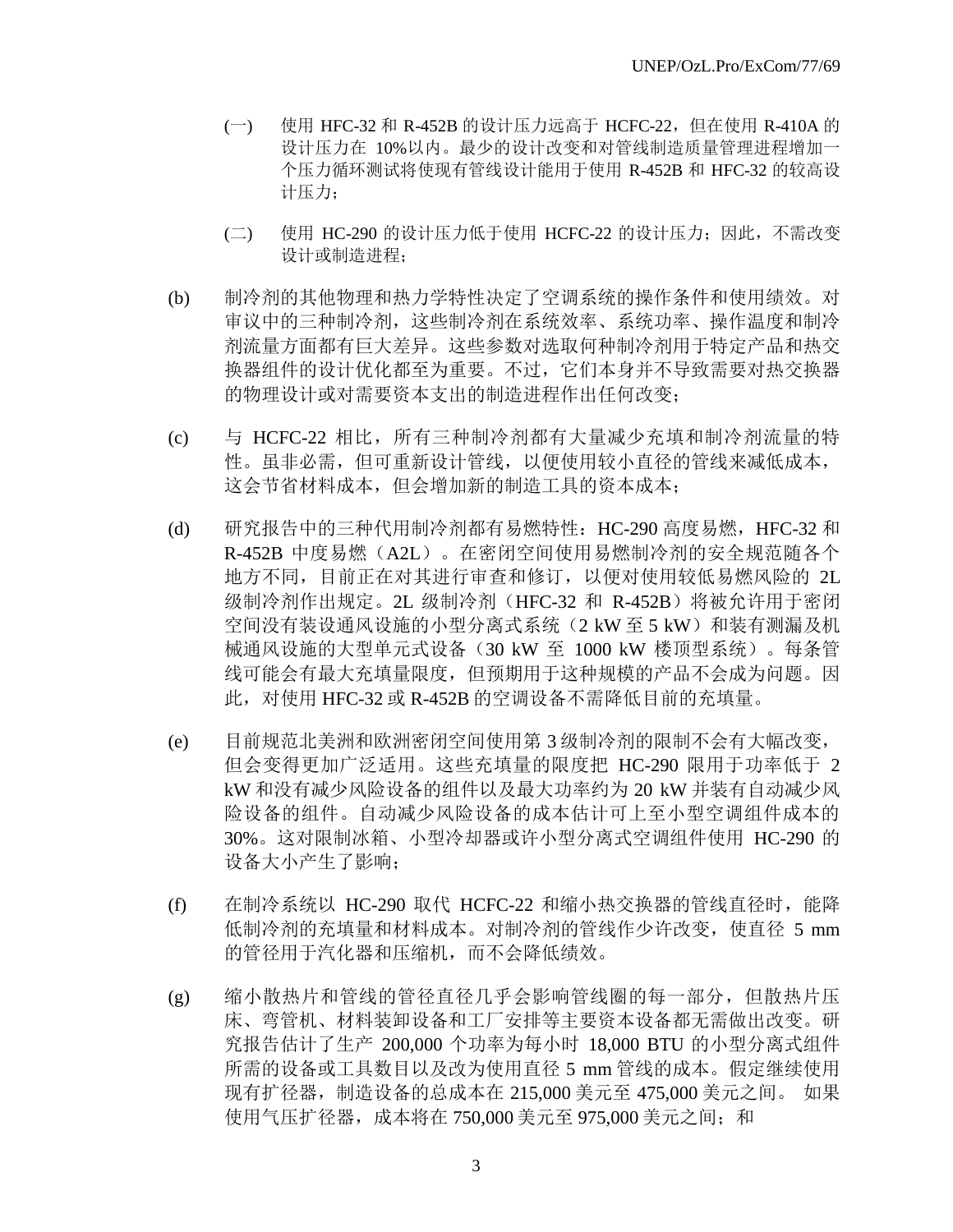(h) 将压缩机和汽化器的管线直径从 7mm 缩小为 5 mm 将减少制冷剂的用量、 简化管线圈的制造进程和大幅减少材料成本,即减少铜材料约 30%,这将 减少制造管线圈的成本约 15%。根据每年生产功率每小时 18,000 BTU 的 200,000 个组件的产量计算,年度铜材料成本将节省 1,150,000 美元, 其中汽 化器节省 383,000 美元和压缩机节省 767,000 美元。

## 执行机构的反馈意见

6. 订正的研究报告已发送给执行机构,供其提出反馈意见。根据它们的反馈意见,已 经做出了说明并对这份报告进行了调整。收到的主要意见如下:

- (a) 认为这份报告非常有用,阐述了执行委员会第七十六次会议提出的各项问 题;
- (b) 依照执行项目的经验,将热交换器管线直径从 7mm 缩小为 5mm 所减少的 制冷剂充填量在 15%至 30%之间,而非研究报告计算的 50%。由于报告中 的 50%是根据其他研究报告所做的计算结果,因此报告中添加了一项评 注,指明各机构执行项目得到的经验;
- (c) 了解到 5 mm 的径管能用于压缩机和汽化器,因此需要重新设计汽化器,以 免降低压力。当用于热泵时,也需重新设计压缩机。专家同意这项意见;虽 然热泵不是这次研究的范围,但在缩小管线直径时,热泵的压缩机和汽化器 的管线都需改变,以便维持绩效;
- (d) 必须使用气压扩管机,以免增加报废率。关于这个问题,专家指出,如果使 用"有限的-压缩"干膨胀,报废率将与气压膨胀报废率相同。因此,"有限的-压缩"干膨胀和气压膨胀都是可用的管道膨胀方法。在这个基础上, 秘书处 认为,这将按个别情况作出评估,即是否需要气压管道扩径器取决于工厂的 基准设备和既定操作程序;
- (e) 在中国,扩径器工具的成本(估计在 5,000 美元至 10,000 美元 生产每种尺 寸管线圈都需一套工具)已上升至 130,000 美元。关于这个问题,专家指 出,可以采用的办法是使用多元膨胀台或将干膨胀设备转换为提供"有限的-压缩"。完成这项工作的方法是管线在进行干膨胀时拉开。
- (f) 虽然同意缩小径管直径到 5 mm 会节省铜的用量,但由于热交换区必须维持 不变,因此节省的用量低于研究报告的计算结果;需要更多 5 mm 的铜管。 关于这个问题,专家指出,将 7mm 直径的铜管改为 5mm 直径的铜管时, 管间距、表面积和铜管数都无需改变。这是由于大部分热交换阻抗都在管线 圈的散热面。因此,所示计算的材料成本节省是正确的。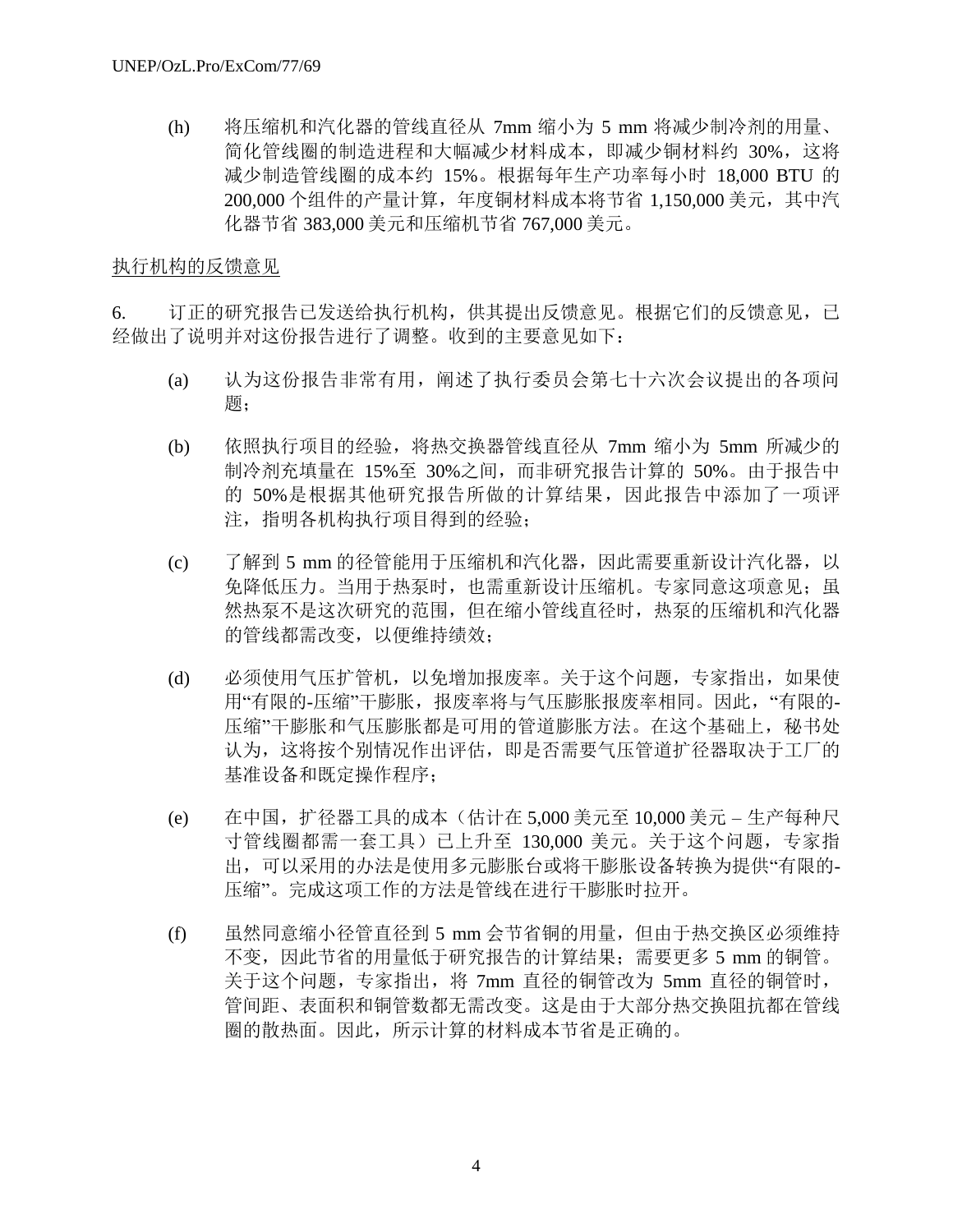## 秘书处的建议

- 7. 谨建议执行委员会:
	- (a) 注意到关于计算转换为 HC-290 技术企业的热交换器生产线转产增支成本的 额度(第 76/51 号决定)的 UNEP/OzL.Pro/ExCom/77/69 号文件;
	- (b) 请秘书处在收到巴西提交第二次付款申请时,依照第 75/43(f)号决定,根据 UNEP/OzL.Pro/ExCom/77/69 号文件所载的技术信息, 酌情对其氟氯烃淘汰 管理计划第二阶段的费用作出调整;和
	- (c) 要求秘书处和执行机构在评估使用 HCFC-22 的空调机转换为使用 HC-290、 HFC-32 和 R-452B 制冷剂而需改变热交换器生产线的增支成本时, 使用 UNEP/OzL.Pro/ExCom/77/69 号文件提供的技术信息。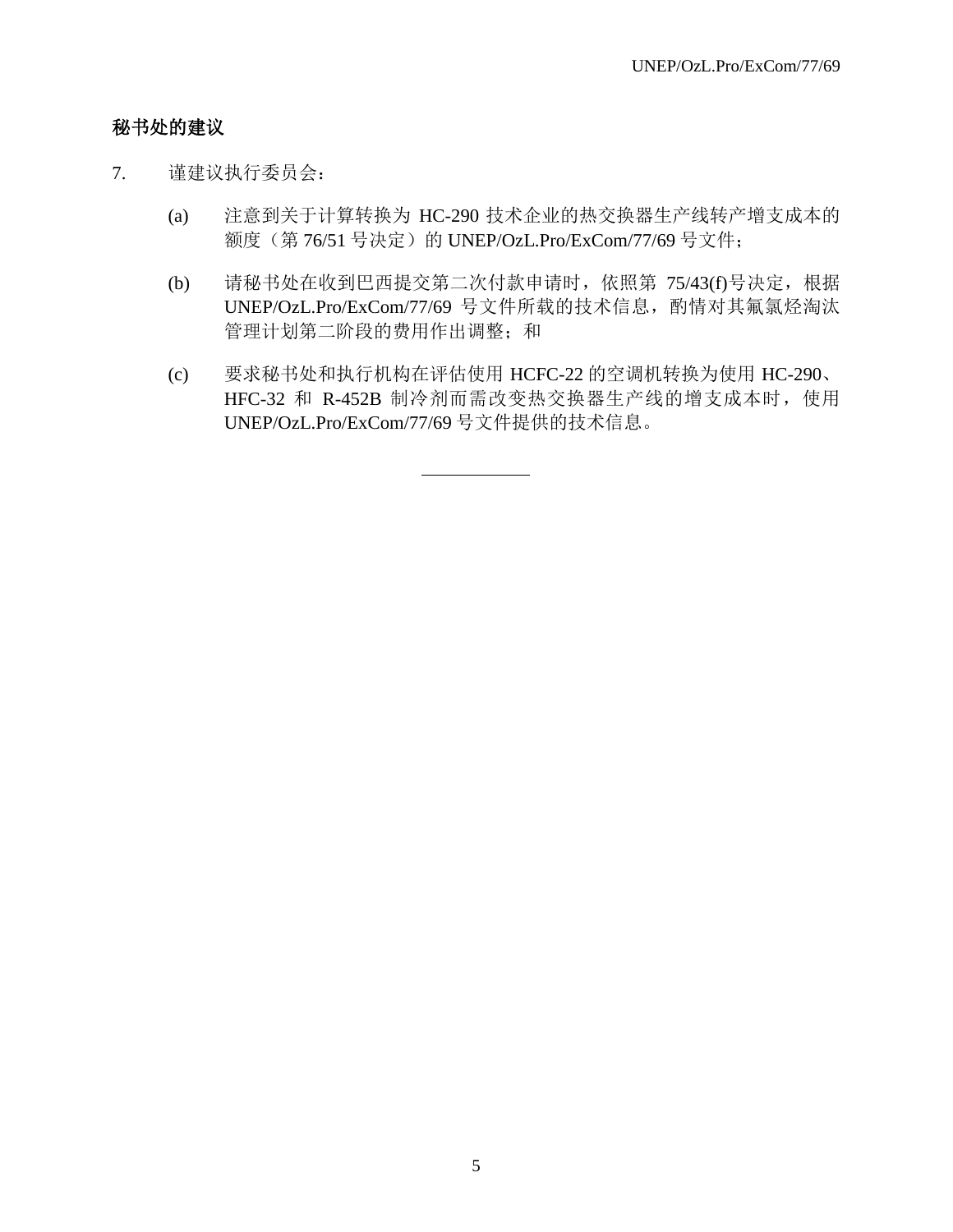# **A STUDY OF AIR TO REFRIGERANT CONDENSOR AND EVAPORATOR HEAT EXCHANGER MANUFACTURING CHANGES FOR CONVERSION FROM R‐22 TO R‐ 290, R‐32, AND R‐452B**

William Plzak August 2016

#### Table of contents

| $\mathbf{1}$ .   |                                                                                                     |  |  |
|------------------|-----------------------------------------------------------------------------------------------------|--|--|
| 2.               |                                                                                                     |  |  |
| 2.1a             |                                                                                                     |  |  |
| 2.1 <sub>b</sub> |                                                                                                     |  |  |
| 3.               | Coil HX design and manufacturing equipment modifications for refrigerant conversions  5             |  |  |
| 3.1              |                                                                                                     |  |  |
| 3.2              | System design considerations for safety regulation imposed refrigerant volume limits for            |  |  |
| 3.3              | Heat exchanger coil design modifications related to design pressure and refrigerant7                |  |  |
| 4.               | Refrigerant volume reduction and material cost savings potential for coil tube OD reduction  8      |  |  |
| 4.1              |                                                                                                     |  |  |
| 4.2              |                                                                                                     |  |  |
| 5.               |                                                                                                     |  |  |
| 5.1              | Incremental capital cost for coil conversions to R-290, R-32 and R-452b (without coil tube diameter |  |  |
| 5.2              |                                                                                                     |  |  |
| 6.               |                                                                                                     |  |  |
| 7.               |                                                                                                     |  |  |
| 8.               |                                                                                                     |  |  |
| Annex I          |                                                                                                     |  |  |
| Annex II         |                                                                                                     |  |  |
| Annex III        |                                                                                                     |  |  |

Annex IV

Annex V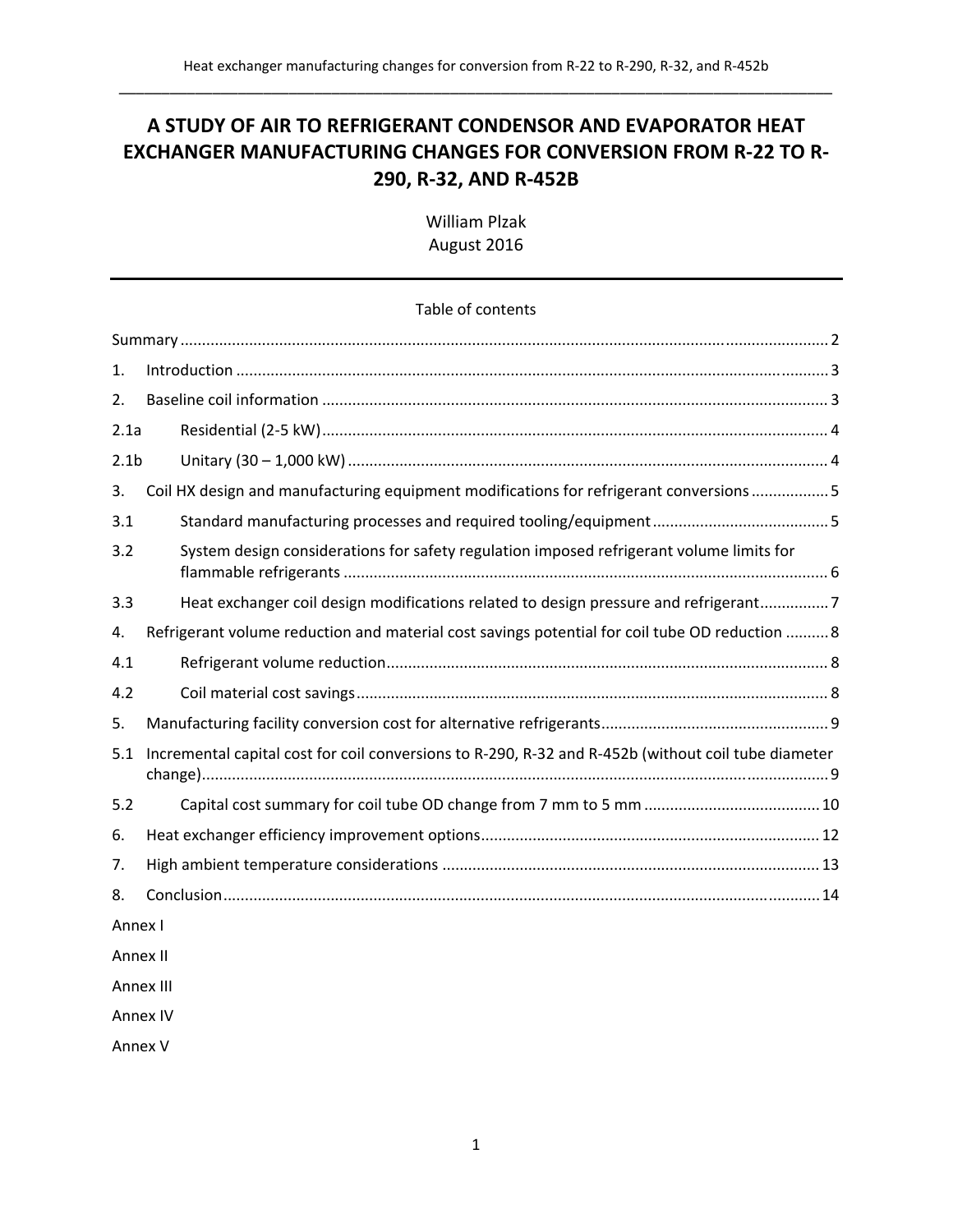### **Summary**

This study was performed at the request of the Multilateral Fund Secretariat (Secretariat) to serve as a basis to evaluate the incremental cost of the heat exchanger conversion proposed in the HCFC Phase‐ out Management Plan (HPMP) for Brazil as well as future heat exchanger conversions submitted for funding to the Executive Committee (ExCom) for consideration.

The study provides technical information on required modifications to heat exchangers and heat exchanger manufacturing lines when converting from R‐22 based AC to: (1) R‐290, (2) R‐32, and (3) R‐ 452B (DR‐55) refrigerants, and provides an estimation of the incremental capital and operating costs associated with the conversion of heat exchanger manufacturing lines from R‐22 to the three alternative refrigerants. Where appropriate, a similar study completed in October 2011 for conversion from R‐22 to R-410A<sup>1</sup> was used as basis for assessment of costs for conversion from R-22 to these three alternative refrigerants. Two types of direct expansion AC systems were considered, 2 kw to 5 kw mini‐spilt systems and 30 kw to 1,000 kw rooftop systems.

The study concludes that no major coil design changes will be required for conversion of this equipment from R‐22 to R‐290, R‐32 or R‐452B. However, the significantly higher design pressure for R‐32 and R‐ 452B will require a fatigue based pressure cycle and burst test in place of the current burst test for coil design qualification processes. Minimal new capital equipment will be required to make these changes to the coil manufacturing process. Automated pressure cycling equipment will be required to qualify the coil designs. R-290 has a design pressure that is 10% lower than R-22. Therefore use of R-22 coil design qualification processes will be acceptable for the coils when used with R‐290.

All three of the alternative refrigerants in this study are considered flammable. At present the safety codes that govern use of flammable refrigerants in occupied spaces vary wildly by locale. The standard used in North America is currently being reviewed and revised to reflect the low flammability risks associated with use of the A2L refrigerants R‐32 and R‐452B. These revisions are expected to allow use of A2L refrigerants in occupied spaces with only minimal restriction and, in some cases, ignition mitigation systems. These restrictions are not expected to cause application issues with either mini‐ splits or rooftops systems.

R‐290 is designated as class A3 refrigerant‐ highly flammable. Current code restrictions prohibit its use in North America to equipment rooms and restrict the charge to 3 kg. Codes in other areas are not as restrictive but still limit charge. The current charge limits in place for class A3 refrigerants have the effect of limiting the capacity of R‐290 systems to about 1 kw with current coil designs. Somewhat larger charges will be allowed if additional active ignition mitigation is used. Thus practical application of direct expansion AC equipment using R‐290 will be limited to refrigerators, small coolers and perhaps small mini-split type AC units unless design changes are made to reduce the refrigerant charge.

The refrigerant charge in R‐290 systems can be significantly reduced by heat exchanger tube diameter reduction. This allows an increase to the maximum refrigeration capacity for systems using R‐290 as a refrigerant. This study also discusses the performance and manufacturing process changes associated with reducing tube diameter in heat exchanger designs.

<sup>1</sup> UNEP/OzL.Pro/ExCom/66/51.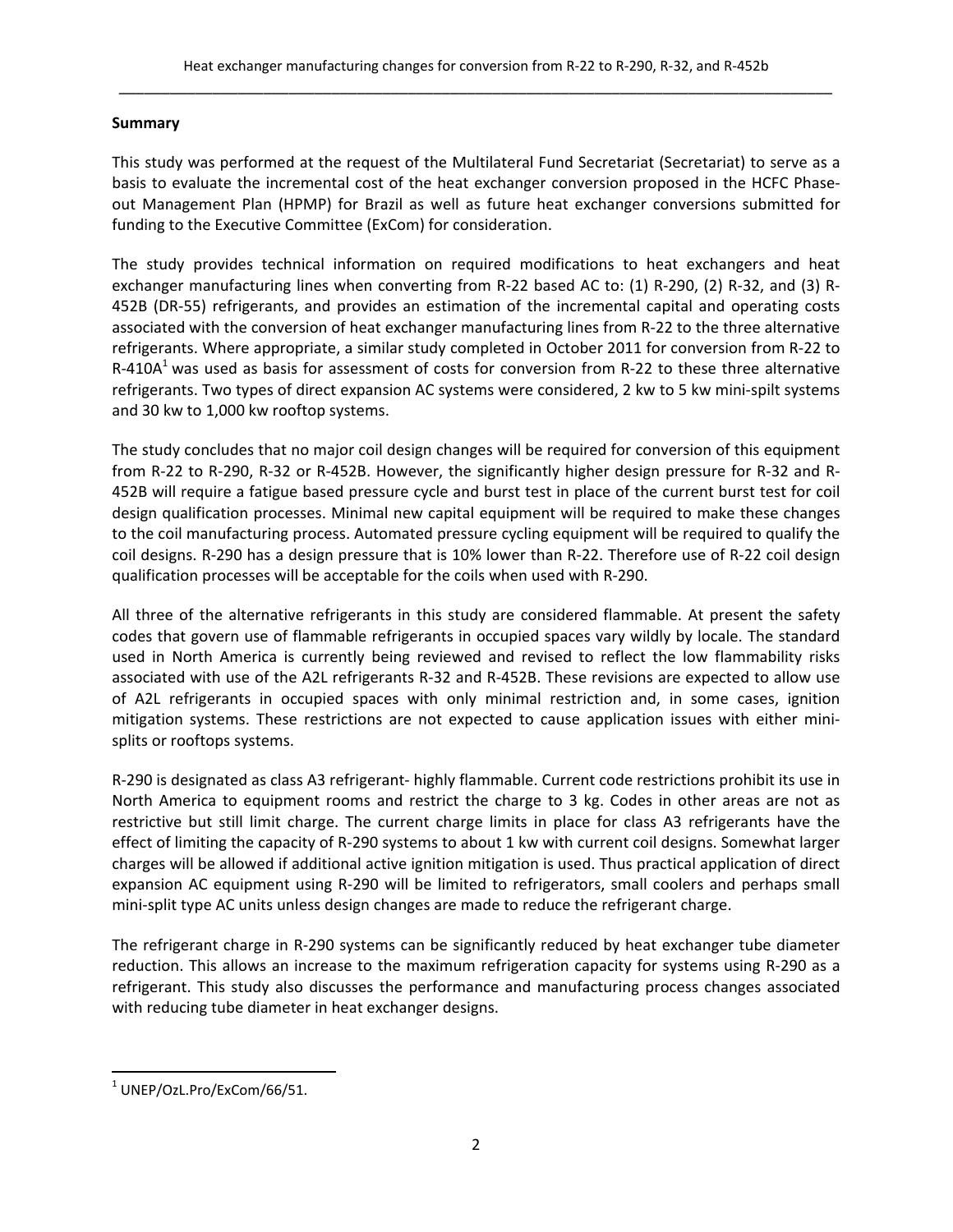## **1. Introduction**

The Secretariat assists the Executive Committee (ExCom) in managing the operation of the Multilateral Fund. At its 75<sup>th</sup> meeting in December 2015 the ExCom considered the HPMP for Brazil which included modification of heat exchanger manufacturing lines to produce R‐290 based AC units. Due to the complexity of calculating the costs associated with this change, the Secretariat was directed to obtain additional information on the incremental cost for conversion of heat exchanger manufacturing lines to alternative refrigerant technologies and report back to the ExCom at the May 2016 meeting.

The objective of this study is to provide technical information on required modifications to heat exchangers and heat exchanger manufacturing lines for conversion of R‐22 based AC to (i) HC‐290, (ii) HFC‐32, and (iii) DR‐55 refrigerants, and to provide an estimation of the incremental capital and operating cost associated with conversion heat exchanger manufacturing lines from R‐22 to the three alternative refrigerants. This study is focused on smaller air conditioning (AC) products, specifically 2 to 5 kW residential room AC units (mini‐splits) and 30 to 1,000 kW unitary products.

A first version of this study was presented by the Secretariat at the  $76<sup>th</sup>$  meeting in May 2016. Responses to specific questions from the ExCom on the study have been incorporated in this updated version and also listed separately in Annex I for reference.

R-22 (HCFC) had been the refrigerant of choice for use in residential and small unitary AC systems up until its phase out beginning in 2010. At that time R‐410A (HFC) became the accepted replacement refrigerant for small residential split AC systems and medium size unitary (rooftop) products. However, with current focus of using lower GWP for refrigerants, a new set of alternative refrigerants are being considered. This study considered three potential replacements for R‐22: R‐290, R‐32, and R‐452B. These refrigerants all have zero ozone depleting potential, low (<750) GWP and physical/ thermodynamic properties suitable for use in small to medium size direct expansion AC systems.

The operating conditions of an AC system using the three alternative refrigerants were compared to the R‐22 base. Changes to design pressure, compressor discharge temperature, and refrigerant flow volumes were used to determine if any changes were required to the heat exchanger designs to accommodate the new refrigerants. A "design standard" coil typical for the type and capacity of each product was used as the basis for the design change determination. Capital cost and production volume capabilities of manufacturing equipment modifications required to produce coils with these design changes was estimated based on information from US coil manufacturing equipment suppliers. The production capability of each type of manufacturing equipment and annual production volume requirements were used to determine if any duplicate equipment was required. Where appropriate the conclusions of a similar study completed in October 2011 for conversion from R‐22 to R‐410A were be used for assessment of costs for conversion from R-22 to the three alternative refrigerants.

## **2. Baseline coil information<sup>2</sup>**

The typical baseline or "design standard" coils and the associated manufacturing processes assumed for this study are described in the following paragraphs. Coil designs in developing countries may or may

 $2$  The information in this section is based on information in the October 2011 study on heat exchanger conversion from R‐22 to R‐410A, updated to reflect current coil design standards.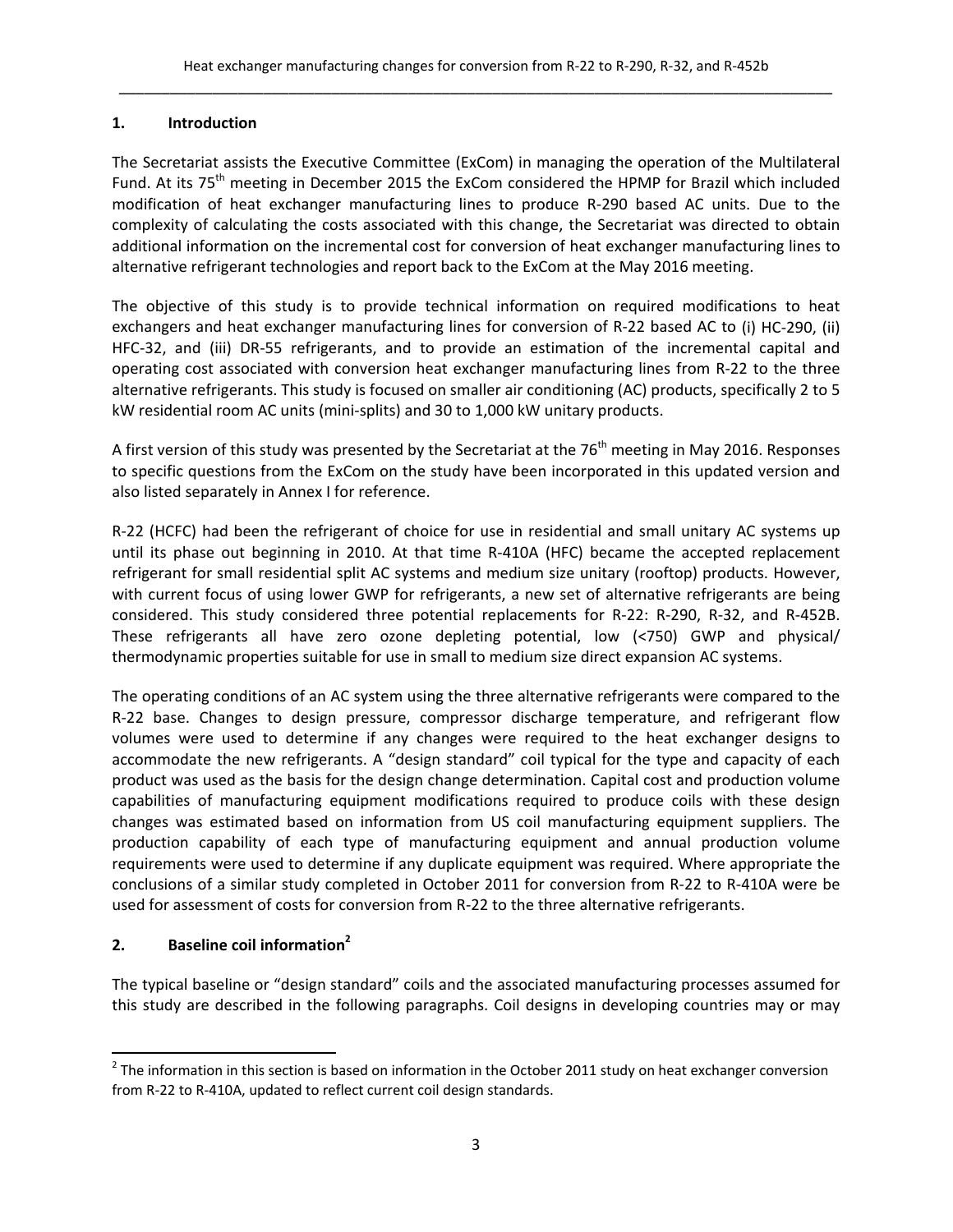not be similar those described. Older designs may very well be prevalent and upgrade to the design standard is not addressed by this study.

## **2.1a Residential (2‐5 kW)**

Equipment of this size and type generally has a single refrigeration circuit driven by one non‐unloading rotary compressor. The evaporator coil is contained in cassette or cabinet located in the conditioned space and includes a fan. The condenser coil is located outdoors in an enclosure which also contains a fan and the compressor.

Both the evaporator and condenser use 7 mm outside diameter (OD) internally finned copper round tube coils with configured aluminum plate fins mechanically bonded to tubes. The tube wall thickness is 0.30 mm. Many manufacturers have switched to aluminum tube for the evaporator coil for cost reduction and resistance to formicary corrosion. Condenser and evaporator use one to three row coils with a 1 inch (25.4 mm) triangular tube pitch. Both evaporator and condenser coils use hairpin bends and brazed U bends. In the case of evaporators, a short orifice or capillary tube is used to feed the refrigerant circuits. Headers are made from small diameter copper or aluminum tube. All connections are brazed.

## **2.1b Unitary (30 – 1,000 kW)**

The evaporator and condenser coils are contained within a complete packaged product, generally located on a roof. Equipment of this size and type generally has two or more separate refrigeration circuits each driven by one or more scroll compressors. The coils generally contain both refrigerant circuits in a single coil slab with the circuits intertwined to improve part‐load performance. Multiple coil slabs are typically used for the higher capacity equipment.

**Evaporator:** 3/8 inch (9.5 mm) OD internally finned copper round tube coils with configured aluminum plate fins mechanically bonded to tubes. Some manufacturers have changed from copper to aluminum tubes for material cost reduction and elimination of formicary corrosion in indoor coils. The coils have 2 to 4 rows of tubes typically on a 1.2 inch (30.5 mm) triangular pitch. Coil height, length, rows, and number of refrigerant paths (coil tube circuits) varies by the refrigeration circuit capacity. A combination of hairpin bends and U‐bends are used to connect tubes in each coil tube circuit. The U‐bend to tube joints are flared and brazed. Tube wall thickness is typically 0.014 inch (0.35 mm). The first tube in each coil tube circuit is fed by a dedicated distributor tube connected to the coil tubes using either a crimped or flared brazed joint design. Each distributor tube is fed from a multiport distributor device. To maximize performance of the heat exchanger and minimize tube wall thickness required, the un‐fined length of each tube is kept to a minimum, usually around 0.5 inch (13 mm). Overall refrigerant flow is controlled by a TXV. Outlet headers use pierced or pierced and flared braze joints with mitered or saddle type joints for the gas outlet line.

**Condenser:** 3/8 inch (9.5 mm) OD internally finned copper round tube coils with configured aluminum plate fins mechanically bonded to tubes. The coils have 1 to 4 rows of tubes on a 1.2 inch (30.5 mm) triangular pitch. Coil height, length, rows, and number of refrigerant paths (coil tube circuits) varies by the refrigeration circuit capacity. A combination of hairpin bends and U‐ bends were used to connect tubes in each coil tube circuit. The U‐bend to tube joints are flared and brazed. Tube wall thickness is typically 0.014 inch (0.35 mm). The first tube in each coil tube circuit is fed from a cylindrical header, and the last tube in each coil circuit is connected to a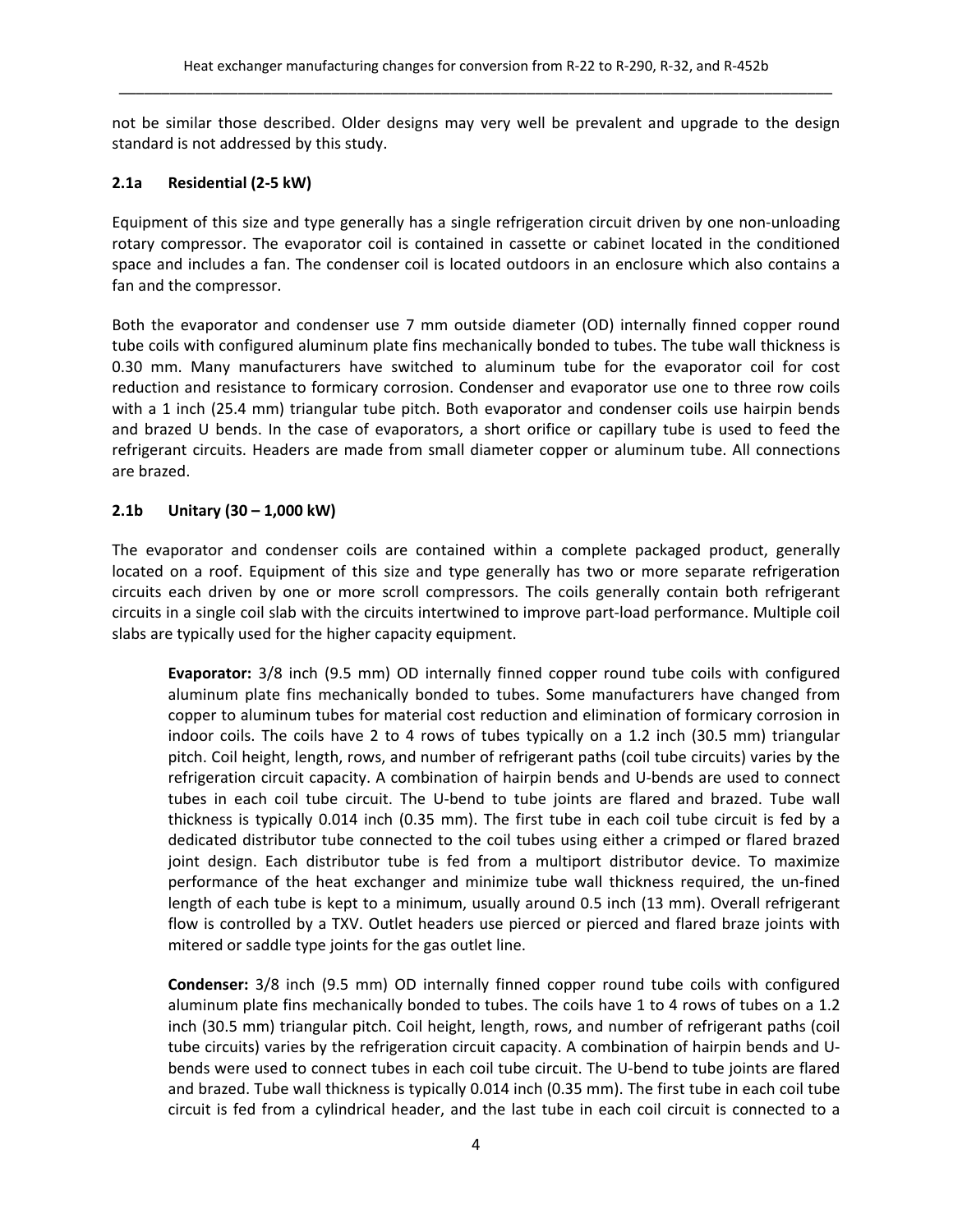cylindrical outlet header all made from copper. The diameter of these headers varies by overall refrigeration circuit capacity with the largest outside diameter about 1.625 inch (41mm). To maximize performance of the heat exchanger and minimize tube wall thickness required, the un-fined length of each tube is kept to a minimum, usually around 0.5 inch (13 mm). Both inlet and outlet headers use pierced or pierced and flared braze joints with mitered or saddle type joints for the gas inlet and liquid outlet lines. For non-heat pump applications use of aluminum micro‐channel slabs is either an option or standard for many manufacturers. Use of this technology significantly reduces refrigerant charge and heat exchanger cost.

**All Coils:** Some manufacturers have taken advantage of the improvement opportunities afforded by conversion from R‐22 to R‐410A and made changes to the baseline coil designs. These changes improve AC system performance, lower refrigerant charge and lower coil material cost. They were made possible by the conversion to R‐410A but were not required as part of the conversion process. Examples of these changes include tube diameter reduction, tube pitch changes to take advantage of smaller diameter tubes, and coil re‐circuiting.

## **3. Coil HX design and manufacturing equipment modifications for refrigerant conversions**

#### **3.1 Standard manufacturing processes and required tooling/equipment**

The standard manufacturing processes generally used for both condenser and evaporator coils in residential and unitary systems are shown in Table 1 below. The amount of automation and use of alternative processes is driven by volume/cost, manufacturing cycle time, manufacturing capacity investment considerations, and manufacturing quality control. Most tooling (fin dies, stackers, tube expanders, support plate stamping dies) used in these processes is specific to tube OD and inside diameter (ID), tube pitch, and fin heat transfer surface design. Therefore they would all need to be replaced if any of these design details are changed. However, the major capital equipment, such as fin presses and tubing benders would not need to change.

| Tooling/equipment | <b>Description</b>                                                                                                                             |
|-------------------|------------------------------------------------------------------------------------------------------------------------------------------------|
| <b>Fins</b>       | Punched using a high speed progressive die fin press with automated<br>feedstock and fin stacking. Fins are highly configured with features to |
|                   | improve air side heat transfer. A typical fin press uses a 24 row double                                                                       |
|                   | progression die with a cycle rate of 300 strokes per minute. Press will be                                                                     |
|                   | 75% utilized for 200,000 units annual production.                                                                                              |
| Tube cut off      | Automated feed and cut machine, < 50% utilized for 200,000 units annual                                                                        |
|                   | production                                                                                                                                     |
| Hairpin bend      | Hairpin bender with mandrels and automated feed, <50% utilized for                                                                             |
|                   | 200,000 units annual production. Assumes 8 tubes per cycle, 6 cycles per                                                                       |
|                   | minute.                                                                                                                                        |
| <b>Headers</b>    | Punched or drilled with automated or semi-automated machines. T-drill                                                                          |
|                   | or similar may be used for more robust brazed joint, especially in larger                                                                      |
|                   | diameter headers. Assuming 30 seconds per header annual production                                                                             |
|                   | can be produced with a single station running 3 shifts, 5 days a week,                                                                         |
|                   | (80% utilization.                                                                                                                              |
| U-bends           | Purchased (brazing rings filler metal may be included)                                                                                         |

| Table 1. Standard manufacturing processes used for condenser and evaporator coils in residential and |  |
|------------------------------------------------------------------------------------------------------|--|
| unitary systems                                                                                      |  |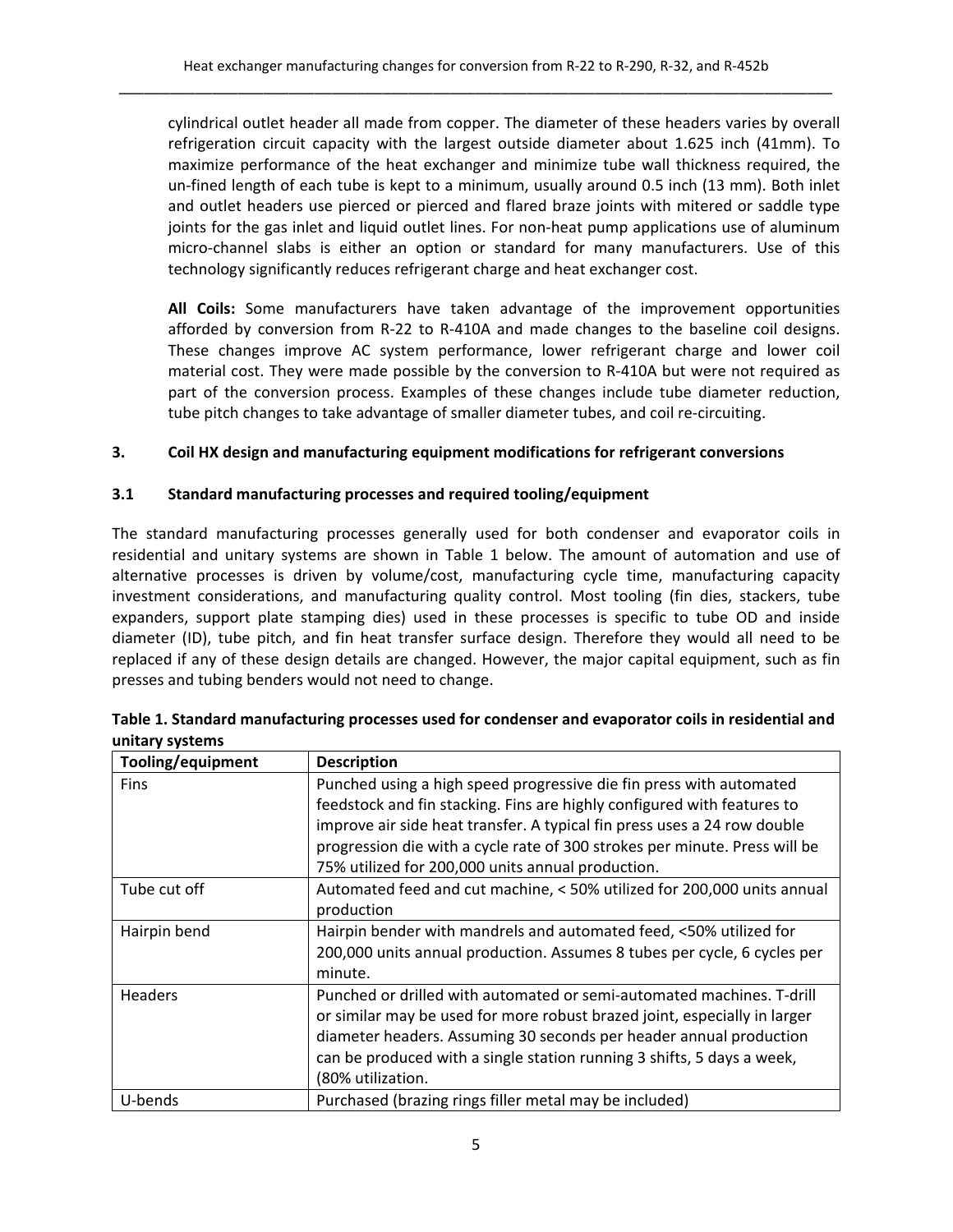| Tooling/equipment        | <b>Description</b>                                                        |
|--------------------------|---------------------------------------------------------------------------|
| Coil structural support  | Sheet metal is punched using a progressive pierce and bulge dies and      |
|                          | press. May be purchased or produced in a single station.                  |
| Coil assembly (lacing of | Manual or semi-automatic. Will probably require more than one station     |
| tubes)                   | but fixtures are minimal.                                                 |
| Tube expansion           | Ball end multi-rod expanders or ball expanders. Requires expander press   |
|                          | with tooling specific to the tube ID. The equipment may have tube         |
|                          | tensioning features or similar means to prevent buckling and control tube |
|                          | shrinkage during expansion process. Cycle time 30 seconds.                |
| Brazing headers, u-bend, | Brazed with dry nitrogen purge. U-bends are auto brazed in continuous     |
| and distributor tubes    | process. Headers and distributors are hand brazed. One station required   |
|                          | for annual volume of 200,000. Tooling/fixtures are minimal. Automatic     |
|                          | multi-joint brazing is required for aluminum tube coils.                  |
| Pressure and leak test   | Air under water immersion in water tank with safety cover. One per coil   |
|                          | line.                                                                     |
| Final product pressure   | Dry air plus halogen leak detector. One per coil line.                    |
| and leak test            |                                                                           |
| Process fluids           | All process fluids used during manufacture and testing of the heat        |
|                          | exchangers are selected to be compatible with R-22 (or refrigerant used   |
|                          | in the refrigeration system) and the compressor lubricant (currently      |
|                          | polyolester (POE) oil for R-410A)                                         |

Many low volume equipment manufacturers choose to purchase heat exchanger components rather invest in the manufacturing facility and equipment to build them. This is especially true for aluminum micro‐channel air to refrigerant slabs that are often used in cooling only condensers for unitary AC products.

## **3.2 System design considerations for safety regulation imposed refrigerant volume limits for flammable refrigerants**

All three of the alternative refrigerants in this study are considered flammable. Safety regulations that govern use of flammable (A2, A2L and A3) refrigerants in occupied spaces limit the maximum volume of the refrigerant that can be used. For products within the scope of this study using A2 and A2L refrigerants the regulations will have minimal impact to heat exchanger design or product capacity range. For products using A3 refrigerants such as R‐290 the maximum refrigerant volume limit will limit product capacity using current heat exchanger coil designs. Details of the regulations and their impact on direct expansion AC systems using the alternative refrigerants are presented in Annex II.

Design changes to the AC equipment such as use of micro-channel heat exchangers, component size reduction, and component elimination can be considered to reduce charge volume in an exercise to determine the maximum capacity of direct expansion systems that could use R‐290 without mandatory mitigation systems. Based on compilation of results found in studies presented at recent engineering conferences as much as an additional 50% charge reduction is possible by reducing the coil tube OD from 7mm to 5mm<sup>3</sup>. Therefore the largest R-290 single circuit split system that would comply with

<sup>&</sup>lt;sup>3</sup> According to UNIDO's experience in developing countries the refrigerant charge reduction resulting from the reduction of the OD of the tubes from 7mm to 5mm in the heat exchanger can be between 15 to 30 per cent.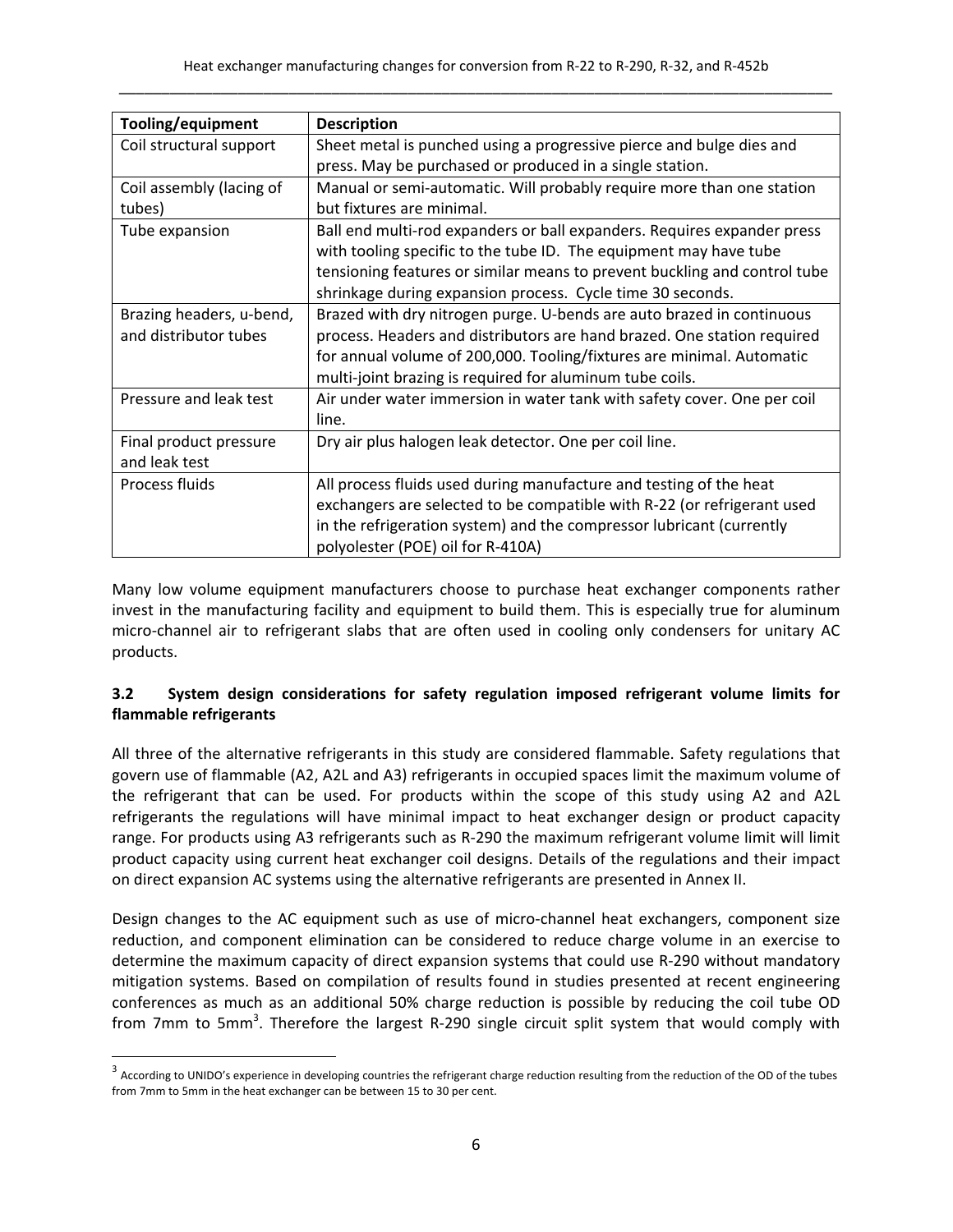current safety standards and not require active ignition mitigation systems would be about 6 kW. Larger split system AC equipment would need to have multiple refrigeration compressors and circuits.

Based on this assessment for equipment designed using current heat exchanger coil designs the practical application of R‐290 in North America will be limited to refrigerators, small bottle coolers, and mini-split AC products. Countries in South America, Africa and the East Asia will likely have somewhat higher charge limits for R‐290 refrigerant in direct expansion AC systems. Additional detail is provided in Annex III.

## **3.3 Heat Exchanger Coil Design Modifications Related to Design Pressure and Refrigerant**

The design pressure for R‐290 is about 10% less than the design pressure for R‐22 therefore pressure related heat exchanger design/or manufacturing changes will not be necessary. Current coil designs and coil qualification tests that are used for R‐22 designs will be acceptable for R‐290. Typically this consists of a burst test on several representative samples for each coil design. The minimum burst test pressure required is 5 times the design working pressure. For each production coil a pressure proof test is performed at 1.5 times design pressure.<sup>4</sup> The lower design pressure will allow a reduction to these test pressures. This will have no impact on product or manufacturing cost. The lower design pressure may also allow a small reduction to tube wall thickness, on the order of 0.001". This change could result in a tube cost reduction of about 5%. Heat transfer improvement from a wall thickness reduction would be small and the impact on overall system performance would be negligible.

The only coil design changes that result in manufacturing tooling cost are design changes to minimize the frequency and severity of leaks. Joint count reduction (if possible) and improvement in header to coil tube, and distributor tube to coil tube joint designs will likely be made to mitigate risks due to the high flammability of the refrigerant. These design changes will carry a minimal capital cost for new header T-drill (US \$6,000 each) and distributor tube crimp tooling (US \$12,000 each). Production cost to add these processes to the build have not been determined but are expected to be small.

In addition, R-290 with its class A3 rating may in many cases require some system level safety related features. These will be part of the refrigerant system and will not impact the design or manufacture of the heat exchanger coils.

The design pressure for R‐32, R‐452B and R‐410A are 50% to 70% higher compared to R‐22. The coil design changes that are necessary to withstand these pressures are driven by governing codes and standards. Applying these codes and standards with the current coil design and manufacturing methods results in an increase to the tube wall thickness and tube material cost. An alternative method for pressure design qualification is available in the standards. This method allows use of current design tube wall thickness for the increased design pressures. Details of this coil design qualification method and impact on the coil manufacturing equipment are included in Annex IV.

In addition, R‐32 and R‐452B have an A2L flammability rating and may require some system level safety related features. These will be part of the refrigerant system and will not impact the design or manufacture of the heat exchanger coils.

 <sup>4</sup> The coil design qualification process noted here is typical for products designed and manufactured in compliance with UL 1995.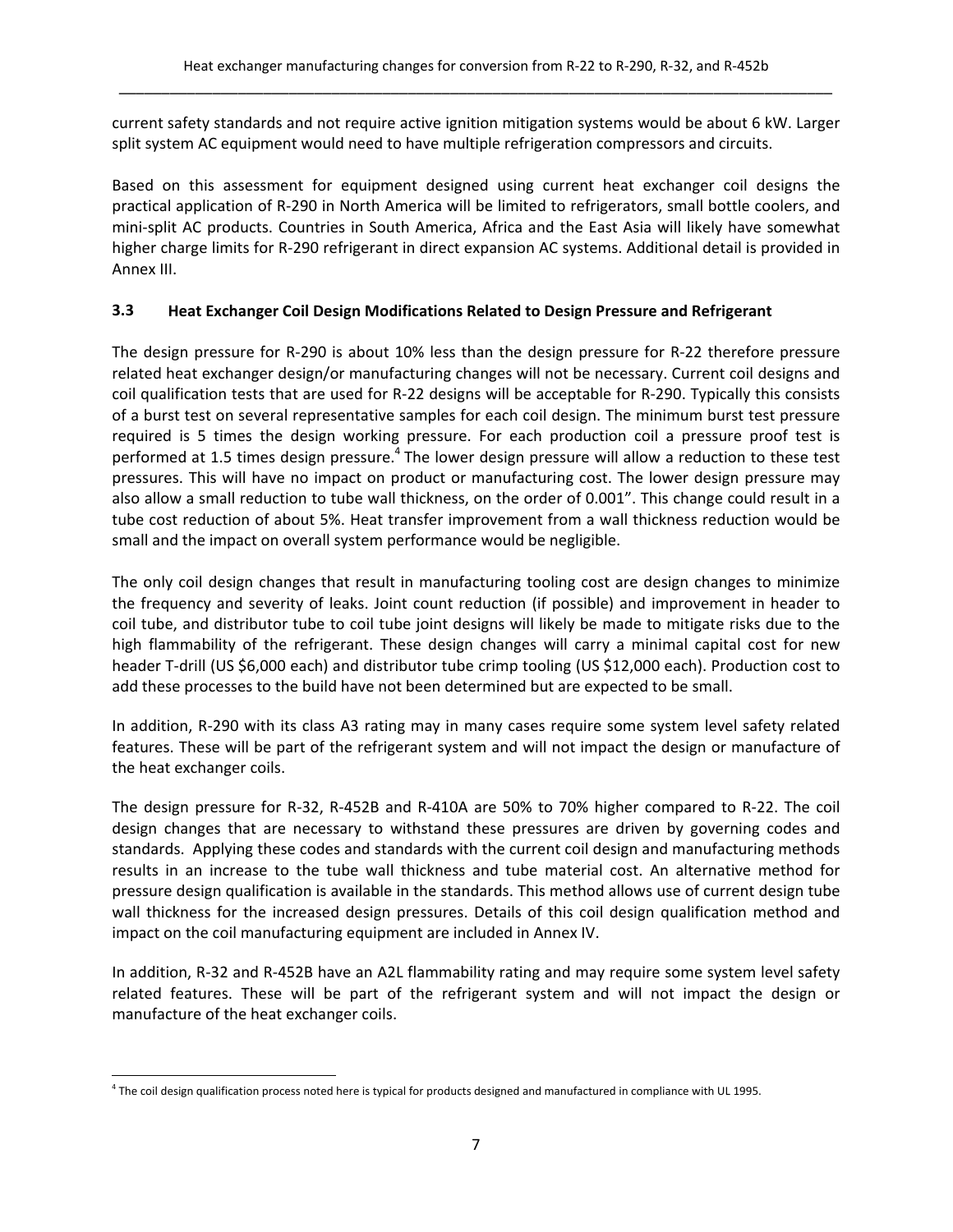Process fluids and mineral oils are carefully chosen and qualified to insure compatibility with R‐22. Systems using R‐452B and R‐32 both use synthetic POE oils for compressor lubrication. Systems using R‐ 290 will use mineral oil lubricant similar to the oil used in R‐22 systems. Process fluids used in the manufacture of the heat exchanger coils must be chosen carefully to confirm that they are compatible with the compressor lubricant used in the system and do not cause lubricant breakdown. Lubricant breakdown will ultimately lead to premature compressor failures.

## **4. Refrigerant Volume Reduction and Material Cost Savings Potential for Coil Tube OD Reduction**

## **4.1 Refrigerant Volume Reduction**

A typical 2 to 5 kw residential mini‐split AC system with R‐22 refrigerant uses 7 mm OD tubes for both the evaporator and condenser heat exchanger coils. Changing to R‐290 without any design changes to the heat exchangers provides approximately 50% reduction in refrigerant charge. The lower mass flow rate for R-290 provides an opportunity for further refrigerant charge reduction by reducing the tube diameter in the condenser. Condenser tube OD of 5 mm can be used with no performance degradation due to increased frictional pressure drop and provides as much as an additional 50% charge reduction. A similar reduction in evaporator tube OD has no appreciable effect on refrigerant volume and can cause system performance degradation unless changes to the evaporator refrigerant circuiting are made. It would however be beneficial to the overall coil manufacturing process and material cost to also convert the evaporator to 5 mm OD tube. The typical evaporator coil design for R‐22 uses partial row circuiting. Calculations using the assumed base‐line evaporator coil show that full row circuiting allows 5 mm OD tubes to be used without pressure drop increase.<sup>5</sup> The refrigerant volume reduction estimates for R-290 and smaller diameter tubes are based on compilation of results found in studies presented at various Engineering conferences in recent years. The NIST coil designer software was used to develop pressure drop and performance predictions for the evaporator. Refer to Annex V for details of this analysis.

The refrigerant charge reduction from smaller OD coil tubes allows larger capacity R‐290 AC systems to operate within safety code mandated refrigerant charge limits. For North American applications this increase is not likely to expand application of R‐290 significantly but in other regions where volume limits for R‐290 in occupied spaces are less restrictive, the charge reduction made possible by coil tube diameter will enable application of R‐290 to small residential split systems as well as some small unitary AC systems.

## **4.2 Coil Material Cost Savings**

In addition to the refrigerant volume reduction and coil manufacturing process simplification, smaller diameter tubes provide a significant material cost reduction. Calculations show that reducing the tube OD from 7mm to 5 mm in both the condenser and evaporator reduces copper material content by about 30%. For the condenser and evaporator this change can be made without changing the coil tube pitch or fin surface design<sup>6</sup>. As noted in section 4.1, circuiting changes are required in the evaporator to maintain system performance.

<sup>&</sup>lt;sup>5</sup> Partial row circuiting means that the number of parallel refrigerant circuits in the evaporator coil is less than the number of tubes in each row of tubes. Full row circuiting is when every tube in the first row of a coil is fed by refrigerant and the number of parallel refrigerant circuits equals the number of tubes in the first row. Changing from part row to full row circuiting shortens the circuit length and reduces the refrigerant flow rate in each circuit and therefore lowers the total coil refrigerant pressure drop for a given refrigeration capacity.

 $6$  The tube pitch, face area and number of tubes do not require changes when going from 7mm to 5mm OD tubes. This is because the majority of the heat transfer resistance is on the fin side of the coil.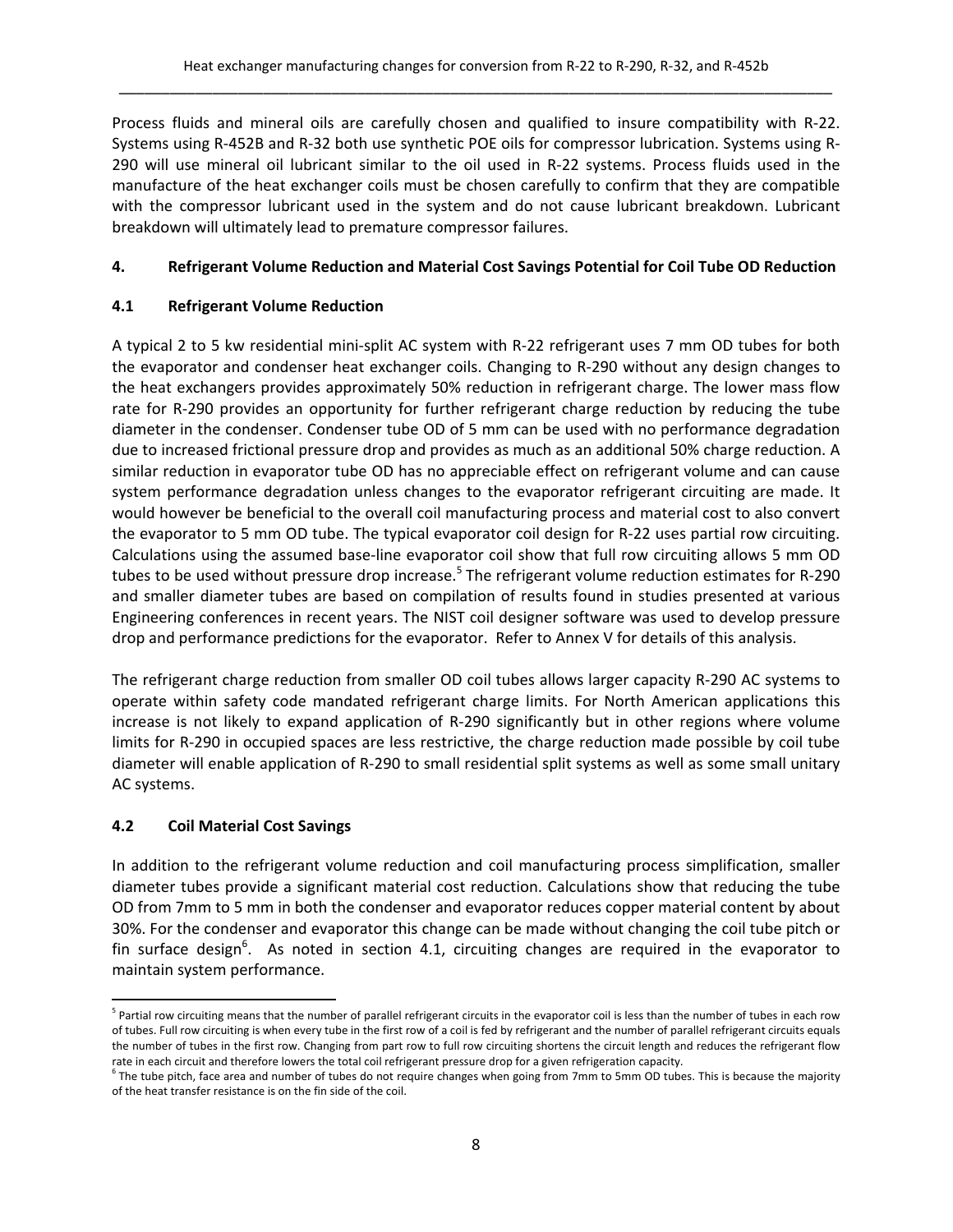A 30% reduction in copper material results in approximately a 15% cost reduction for the completed coil. Based on an annual production volume of 200,000 units with a capacity of 18,000 Btu/hr annual copper material cost savings is for the evaporator is \$383,000. And the savings for the condenser is \$767,000. Total annual copper material cost savings is \$1,150,000. Refer to Annex V for details of this analysis.

## **5. Manufacturing Facility Conversion Cost for Alternative Refrigerants**

## 5.1 Incremental capital cost for coil conversions to R-290, R-32 and R-452b (without coil tube **diameter change)**

Table 2 below is a summary of the manufacturing tooling changes expected for conversion from R‐22 to one of the alternative refrigerants covered in this study. These items are applicable to all three refrigerants unless an exception is noted.

| Tooling/equipment      | <b>Description</b>                                                                     |
|------------------------|----------------------------------------------------------------------------------------|
| <b>Fins</b>            | No required changes - No tooling cost                                                  |
| Tube cut off           | No required changes - No tooling cost                                                  |
| Hairpin bender         | No required changes - No tooling cost                                                  |
| Coil headers           | T-drill or similar must be used. T-drill heads cost approximately US \$6,000 per drill |
|                        | head and can be used with the either manual or automated drilling equipment.           |
|                        | The basic drilling equipment itself does not change. For an annual production          |
|                        | volume of 200,000 units a single drilling station will be sufficient                   |
| U-bends                | Purchased item - No tooling cost                                                       |
| Coil structural end    | No required changes - No tooling cost                                                  |
| plates and supports    |                                                                                        |
| Coil assembly          | No required changes $-$ No tooling cost                                                |
| Tube expansion         | No required changes - No tooling cost                                                  |
| Headers, U-bend or     | Crimping of distributor tube to coil tube estimated to cost about US \$12,000 per      |
| distributor tubes      | station. For an annual production volume of 200,000 units a single station will be     |
|                        | sufficient                                                                             |
| Pressure and leak test | No required changes $-$ No tooling cost                                                |
| Final product pressure | No required changes - No tooling cost                                                  |
| and leak test          |                                                                                        |

## **Table 2. Manufacturing tooling changes that are expected for conversion to an alternative refrigerant (w/o tube diameter change)**

Heat exchanger coils designed for use with the higher pressure refrigerants (R‐32 and R‐452) will require a fatigue test to qualify the design and manufacturing processes. The cost for a test facility to perform this test on multiple coils is around US \$120,000. This facility of this size is capable of testing 3 coils in parallel with test duration for 250,000 cycles of about 1 week (150 hours). Initial qualification requires 3 coils to be tested as above. Maintaining design/manufacturing process qualification requires test of 1 sample of each design performed at least annually depending on production level. Coils in continuous production require retest every 3 months. In addition there is a cost to certify, operate and maintain the equipment. For these reasons some smaller manufacturers decide to outsource the testing to a lab that provides this type of service. The cost per test at such a facility is about US \$5,000. Assuming that some retesting is required an initial qualification cost per coil design of about US \$30,000. Annual cost to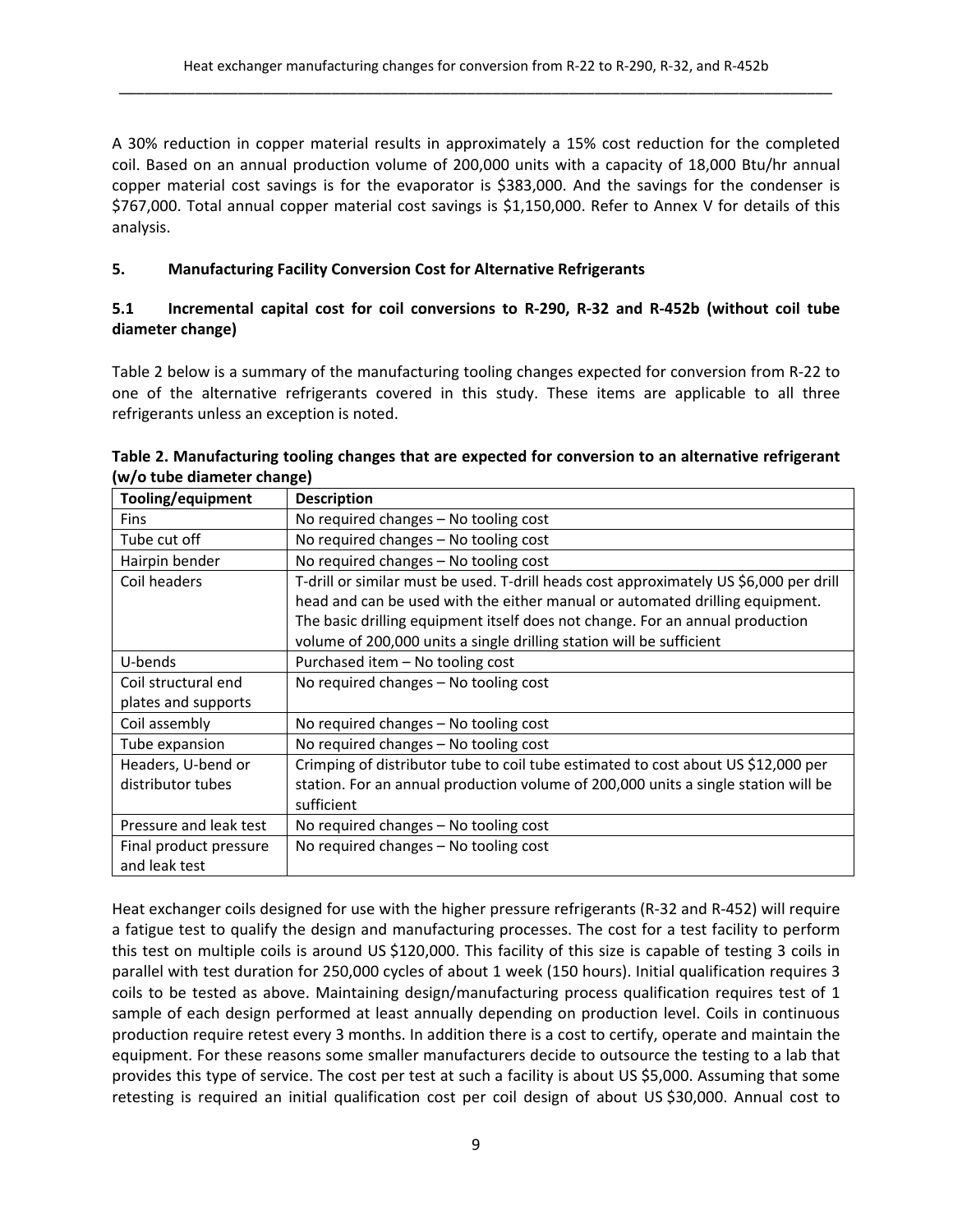maintain qualification for a single design is between US \$5,000 and US \$20,000 depending on production level.

The total manufacturing facility change over cost per coil line for either R‐32 or R‐452B is approximately US \$18,000 for production tooling and US \$120,000 for a fatigue test facility. Alternatively, if the fatigue testing is outsourced there would be an additional changeover cost of US \$30,000, and an annual coil qualification cost of US \$5,000 to US \$20,000. These costs are for each discrete coil design produced.

Capital costs required for the manufacturing process changes (primarily the design qualification tests) for the higher pressure refrigerants (R‐32 and R452B) are driven by the pressure fatigue tester. It is expected that only one of these units will be required for each coil production facility. Therefore the per unit cost will be vary inversely with product volume. The tooling required for the other manufacturing process changes (T‐drill and tube crimper) that are required for all three refrigerants are low cost. The number of these systems required in a facility will be proportional to product volume. Therefore the capital cost per unit will not change significantly with volume. A summary of the incremental capital cost for coil conversions is presented in Table 3. Estimate of the number of stations or tools required is based on an annual production volume of 200,000 units.

|                                      | Incremental cost (US\$) |          |                                                                         |
|--------------------------------------|-------------------------|----------|-------------------------------------------------------------------------|
| <b>Tool/Equipment</b>                | R-32,<br><b>R-452B</b>  | $R-290$  | <b>Comments</b>                                                         |
| Fin press stackers, fixtures & parts | 0                       | 0        | No tube or fin changes required                                         |
| Fin dies                             | 0                       | $\Omega$ | $\iota$                                                                 |
| Hair pin tube bending tools          | 0                       | $\Omega$ | $\iota$                                                                 |
| Tube end processing tools            | 0                       | $\Omega$ | $\boldsymbol{u}$                                                        |
| Expander dies                        | 0                       | $\Omega$ | $\iota$                                                                 |
| Braze ring insertion tooling         | 0                       | $\Omega$ | $\mathcal{U}$                                                           |
| T-drill for headers                  | 6,000                   | 6,000    | One required                                                            |
| Crimp tool for distributor tubes     | 12,000                  | 12,000   | One required                                                            |
| Automatic pressure cycle test        | 120,000                 | 0        | One required. Used only for design                                      |
| machine                              |                         |          | qualification and periodic checking. Not<br>production volume dependent |
| Total                                | \$138,000               | \$18,000 |                                                                         |

**Table 3. Incremental capital cost summary for coil conversions (without coil tube diameter change)**

## **5.2 Capital cost summary for coil tube OD change from 7 mm to 5 mm**

Tube diameter changes in fin‐coil heat exchangers affects nearly every part of a coil and thus the tooling required to manufacture those parts. However, major capital equipment such as fin presses, tubing benders, tube expanders, material handling equipment and plant arrangement should be usable with the smaller OD tubes. Table 4 below lists the basic tube fin coil manufacturing equipment, changes required for 5 mm OD tubes, the estimated cost to make the changes and an estimate of the number of pieces of equipment or tool required to produce 200,000 units annually. These estimates are for production of mini‐split units with a capacity of 18,000 Btu/hr and an annual production volume of 200,000 units. The estimates are based on discussions with equipment suppliers and past experience in the field.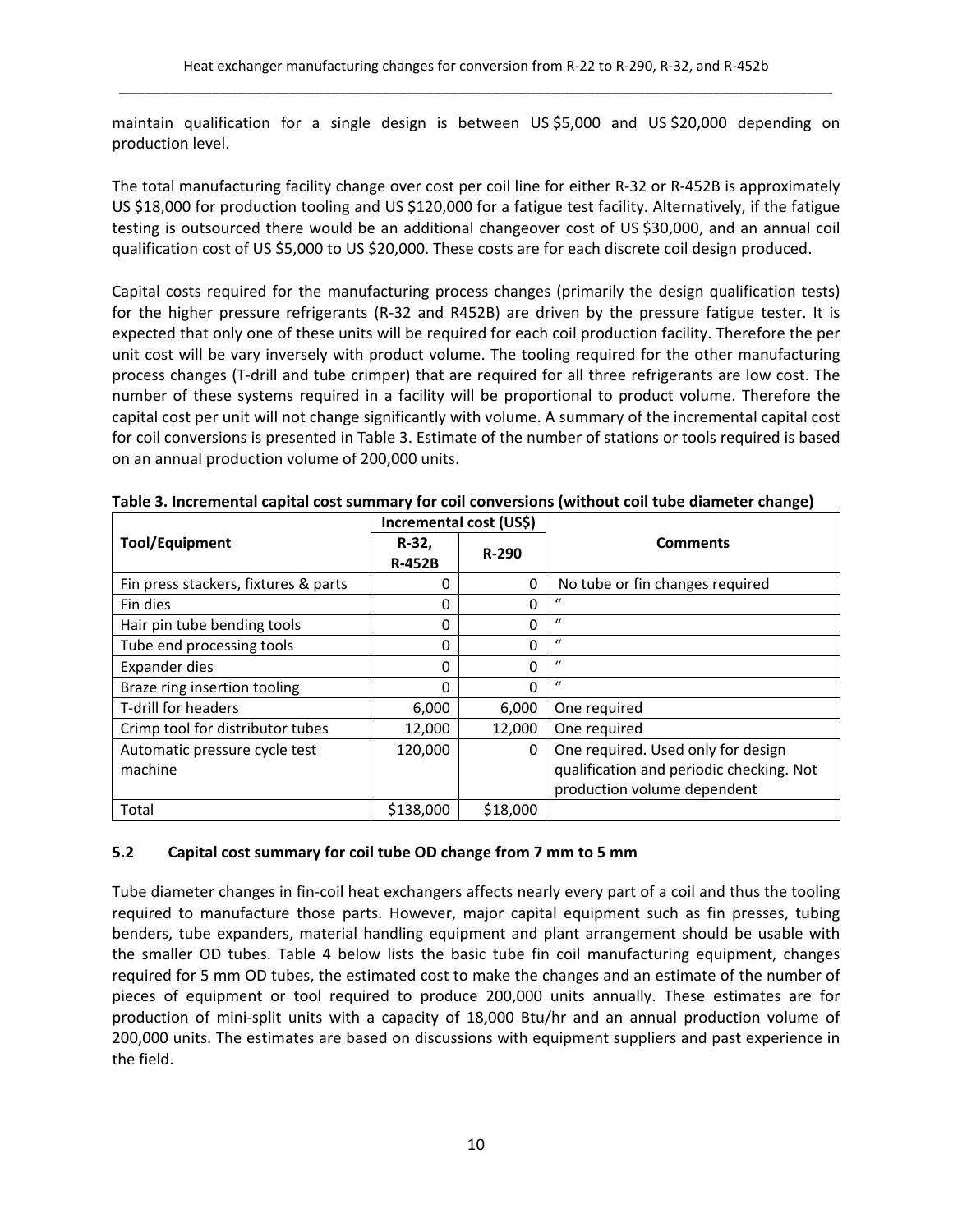| Tooling/equipment                         | <b>Description</b>                                                                                                                                                                                                                                                                                                                                                                                                                                                                                                                                                                                                                                                                                                                                                                                                                                                        |
|-------------------------------------------|---------------------------------------------------------------------------------------------------------------------------------------------------------------------------------------------------------------------------------------------------------------------------------------------------------------------------------------------------------------------------------------------------------------------------------------------------------------------------------------------------------------------------------------------------------------------------------------------------------------------------------------------------------------------------------------------------------------------------------------------------------------------------------------------------------------------------------------------------------------------------|
| Fin press                                 | The existing fin press used for the production of Aluminum fins for 7<br>mm tubes can be used for 5 mm tubes. The annual production capacity<br>of this equipment for 5 mm tubes will be the same as for 7 mm tubes                                                                                                                                                                                                                                                                                                                                                                                                                                                                                                                                                                                                                                                       |
| Fin dies or molds                         | The fin dies will need to be either modified or replaced for 5 mm tubes.<br>Cost of a modified fin die is US \$100,000 to US \$150,000. Cost of a new<br>die is US \$200,000 to US \$300,000. The range of cost is due to variation<br>in die complexity, size, and capacity. The annual production capacity of<br>the fin press and die for 5 mm tubes will be the same as for 7 mm tubes.<br>A single fin die will be sufficient for the annual production                                                                                                                                                                                                                                                                                                                                                                                                              |
| Fin press stackers, fixtures and<br>parts | This equipment will need to be modified for 5 mm tubes. Cost<br>estimated at US \$50,000 to US \$75,000 for each fin press. The annual<br>production capacity of this equipment for 5 mm tubes will be the same<br>as for 7 mm tubes                                                                                                                                                                                                                                                                                                                                                                                                                                                                                                                                                                                                                                      |
| Hair pin tube bender                      | No change to bender, use same as for 7 mm tubes. Programming and<br>tube cutoff may need to be adjusted. The annual production capacity of<br>this equipment for 5 mm tubes will be the same as for 7 mm tubes                                                                                                                                                                                                                                                                                                                                                                                                                                                                                                                                                                                                                                                            |
| Hair pin bender tools                     | New tube mandrels will be required for 5 mm tubes at a cost estimate<br>of US \$10,000 for each tube bender. Annual capacity will be unchanged<br>from 7 mm tubes                                                                                                                                                                                                                                                                                                                                                                                                                                                                                                                                                                                                                                                                                                         |
| Tube expander                             | Rod expander used for 7 mm tubes will work for 5 mm tubes however<br>scrap rate may increase due to reduced strength of smaller diameter<br>tubes. Annual production volume will remain unchanged from 7 mm<br>tubes. One tube expander will be able to handle the annual volume                                                                                                                                                                                                                                                                                                                                                                                                                                                                                                                                                                                          |
| Tube expander tools                       | New tools for the expander will be required at a cost of approximately<br>US \$5,000 to US \$10,000 per set. One set is required for each coil size in<br>production                                                                                                                                                                                                                                                                                                                                                                                                                                                                                                                                                                                                                                                                                                      |
| Optional pneumatic tube<br>expander       | An option would be to use a pressure based tube expander and tube<br>end processor that has been developed for smaller OD tubes. Cost is<br>approximately US \$500,000 including one set of coil fixtures. At least<br>one additional fixture set would be required. Cost of additional fixture<br>sets is \$50,000. This equipment includes tube end processing. The main<br>benefit of this equipment is reduction of scrap rate due to buckled<br>tubes and inconsistent tube shrinkage during expansion. Purchase of<br>this equipment may be justified on this basis. One expander will be able<br>to produce the annual production volume. If "limited $-$ shrink" rod<br>expansion is used the scrap rate will be similar to pneumatic expansion.<br>Therefore both "limited - shrink" rod expansion and pneumatic<br>expansion are viable tube expansion methods. |
| Tube end processing tools                 | New tools are required for 5 mm tubes. Cost estimate is US \$10,000 per<br>tube expander. The tools and the operation may be part of the tube<br>expander. The annual production volume will be the same as for the 7<br>mm tube coils. One set of tools will be able to handle the annual<br>production volume                                                                                                                                                                                                                                                                                                                                                                                                                                                                                                                                                           |
| T-drill for headers                       | New process required to improve the tube to header joint for class 3<br>flammable refrigerants. Cost estimate is US\$6,000 per station, one<br>station required for each header drill station. Annual production volume<br>is the same as for current header drill process. One drill station should<br>handle the annual production volume                                                                                                                                                                                                                                                                                                                                                                                                                                                                                                                               |

**Table 4. Basic tube fin coil manufacturing equipment changes required for 5 mm OD tubes**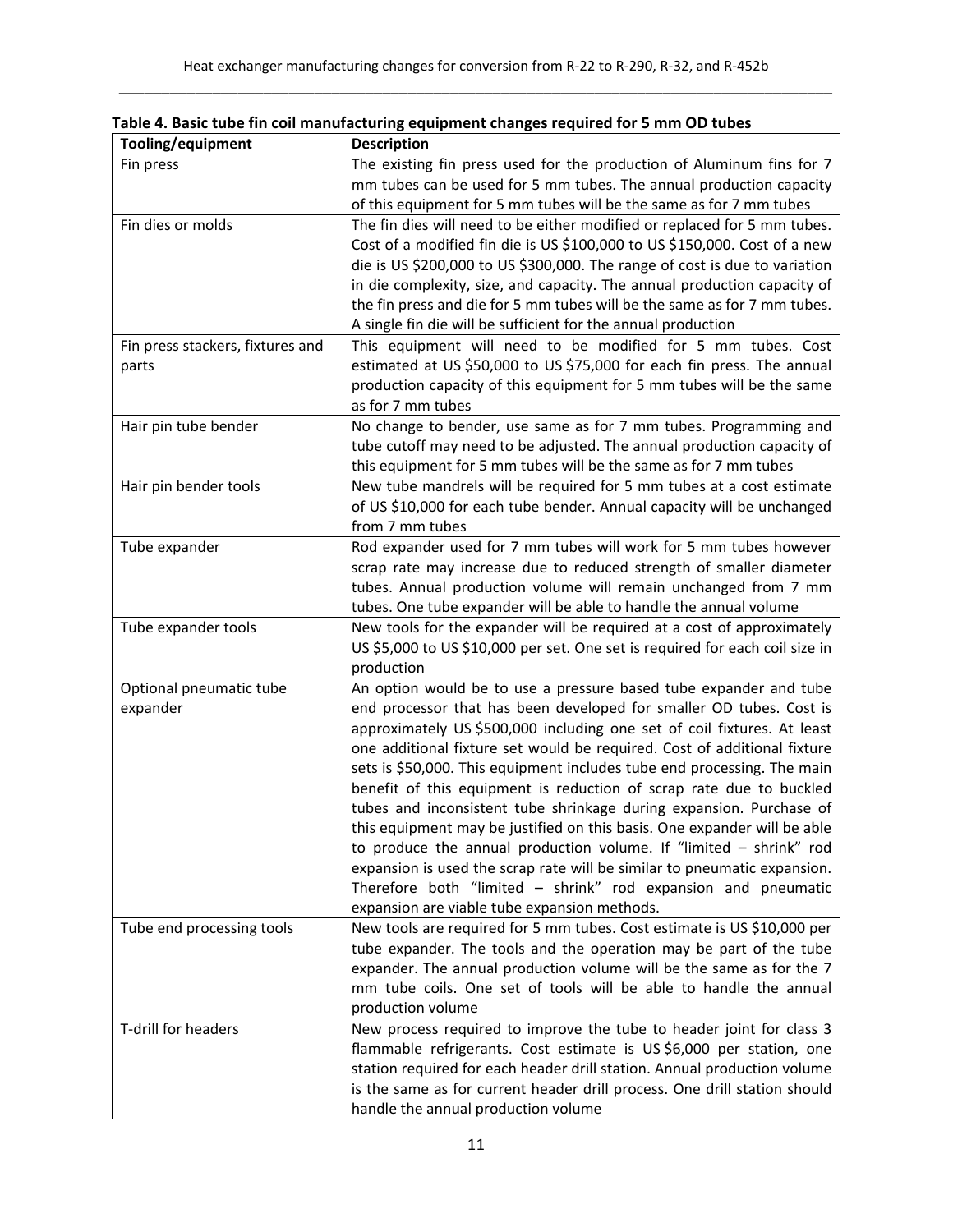| Tooling/equipment                                    | <b>Description</b>                                                                                                                                                                                                                 |  |
|------------------------------------------------------|------------------------------------------------------------------------------------------------------------------------------------------------------------------------------------------------------------------------------------|--|
| Crimp tool for distributor joints                    | New process required to improve the tube to distributor joint for class 3<br>flammable refrigerants. Cost estimate is US \$12,000 per station, one<br>station required for each distributor braze station. Annual evaporator       |  |
|                                                      | coil production volume will be 50% of the production rate for 7 mm<br>tubes because the number of circuits is doubled for 5 mm tubes. This<br>increase should still be able to be handled by one crimping station                  |  |
| Tube insertion stations                              | This is assumed to be a manual process therefore no tooling changes<br>are expected. Production volume is the same as for 7 mm tubes                                                                                               |  |
| Braze ring insertion tools                           | New tools are required for 5 mm tubes. Cost estimate is US \$10,000 per<br>coil braze line. The annual production volume will be the same as for<br>the 7 mm tube coils. One station should handle the annual production<br>volume |  |
| Automatic braze station                              | Minimal or no tooling changes. Cost estimate US \$5,000. Minor<br>adjustments may be required. Production volume is the same as for 7<br>mm tubes. One station should handle the annual production volume                          |  |
| Manual braze station for<br>headers and distributors | No tooling changes expected, minimal if any fixture changes. Additional<br>circuits in evaporator will reduce output by about 50%. Therefore will<br>require 50% more manual braze stations to produce the annual volume           |  |

Total cost for manufacturing equipment is US \$215,000 to US \$475,000 assuming the current tube expander is used. If the pneumatic expander is used the cost is US \$750,000 to US \$975,000. This does not address the development cost associated with these changes. Costs of this nature are proprietary to manufacturers and will vary greatly depending upon how the coil designs are developed or obtained. They are not considered to be within the scope of this study.

## **6. Heat exchanger efficiency improvement options**

The condenser and evaporator heat exchangers that are part of all AC systems are designed using a complex process of system optimization with inputs such as refrigerant thermal and physical properties, heat transfer surface performance, material and component costs, compressor performance, and system operating conditions. The system design optimization process is performed and the output is an AC system with desired power consumption and capacity. Done correctly this process results in the lowest total cost system to achieve a desired set of performance goals.

When a new refrigerant with properties different from the original refrigerant is "dropped" into the system many of the key input parameters for the system design will be changed. The degree to which this effects the performance of the heat exchangers and how close they are to being optimized for the new refrigerant depends on how close the new properties are to the original refrigerant properties.

In general, use of a replacement refrigerant as a "drop-in" will not result in an optimized AC system and there will be opportunity for improving system performance by optimizing the design of all components including the heat exchangers.

There are several heat exchanger coil design parameters and operating conditions that can be changed to improve the performance of air to refrigerant heat exchangers for a given refrigerant. These include: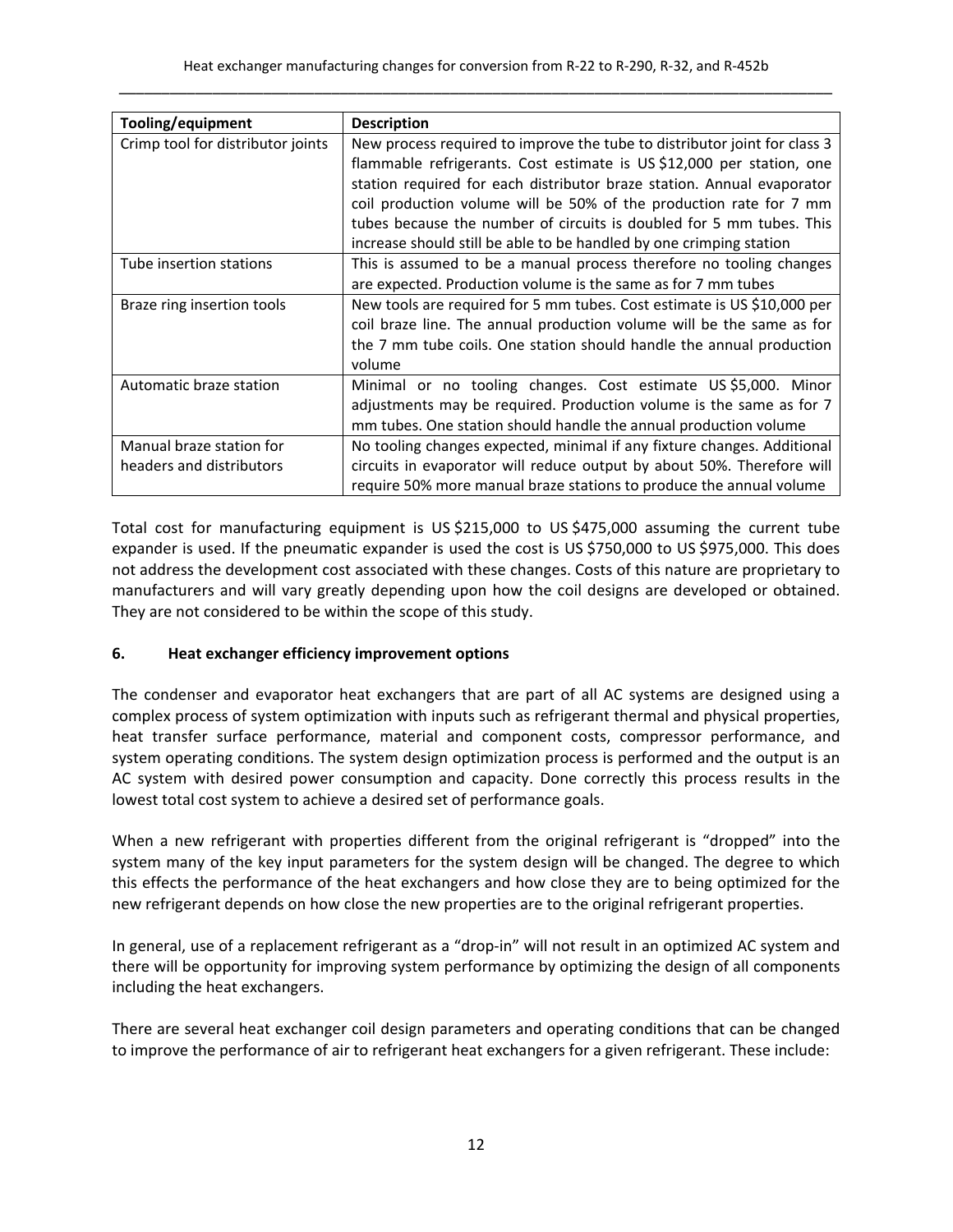- Improving internal and/or external surface performance:
	- o Improving the outside surface (fin) performance by changing its geometry. (large tooling cost for new fin dies)
	- o Improving the inside surface (tube) performance by enhancing the inside surface of the tube. (usually a purchased component)
	- o For evaporator coils, improve the refrigerant metering and distribution system to achieve more uniform refrigerant distribution
	- o Increased air flow across the coil (higher fan power required)
	- o More uniform air flow across the coil (geometry of cabinet or component placement)
- Increasing the internal and/or external surface area:
	- o Increasing the outside surface area by increasing the fin count. (minimal tooling change but adds to fan power)
	- o Increasing the inside surface area by decreasing the tube pitch and thus increasing the number of tubes. (large tooling cost for new fin dies)
	- o Coil surface increase through additional number of rows or total surface area. (small tooling cost but new design required and higher fan power)
- Improved fluid flow within each coil refrigerant circuit by "interweaving" tubes within the circuit to achieve more ideal temperature profiles on the air and refrigerant sides
- Use of micro‐channel tube/fin surfaces to greatly increase surface area to volume ratio and reduce refrigerant charge (system redesign, microchannel coil slabs usually purchased)

The heat exchanger coils operate as part of the refrigeration system. Therefor heat exchanger coil design changes should be done as part of the system re‐optimization for the new refrigerant. Merely adding surface to a coil is costly and, as approach temperatures become smaller, decreasingly effective.

#### **7. High ambient temperature considerations**

For the purposes of heat exchanger coil physical design high ambient temperature operating conditions do not come into play. This is because the heat exchanger coils are designed to a pressure corresponding to the highest temperature that could be encountered during shipment or while sitting idle in a hot equipment room. The saturation pressure corresponding to 160 F (71 C) was used for this study. This is well above any ambient operating condition likely to be encountered.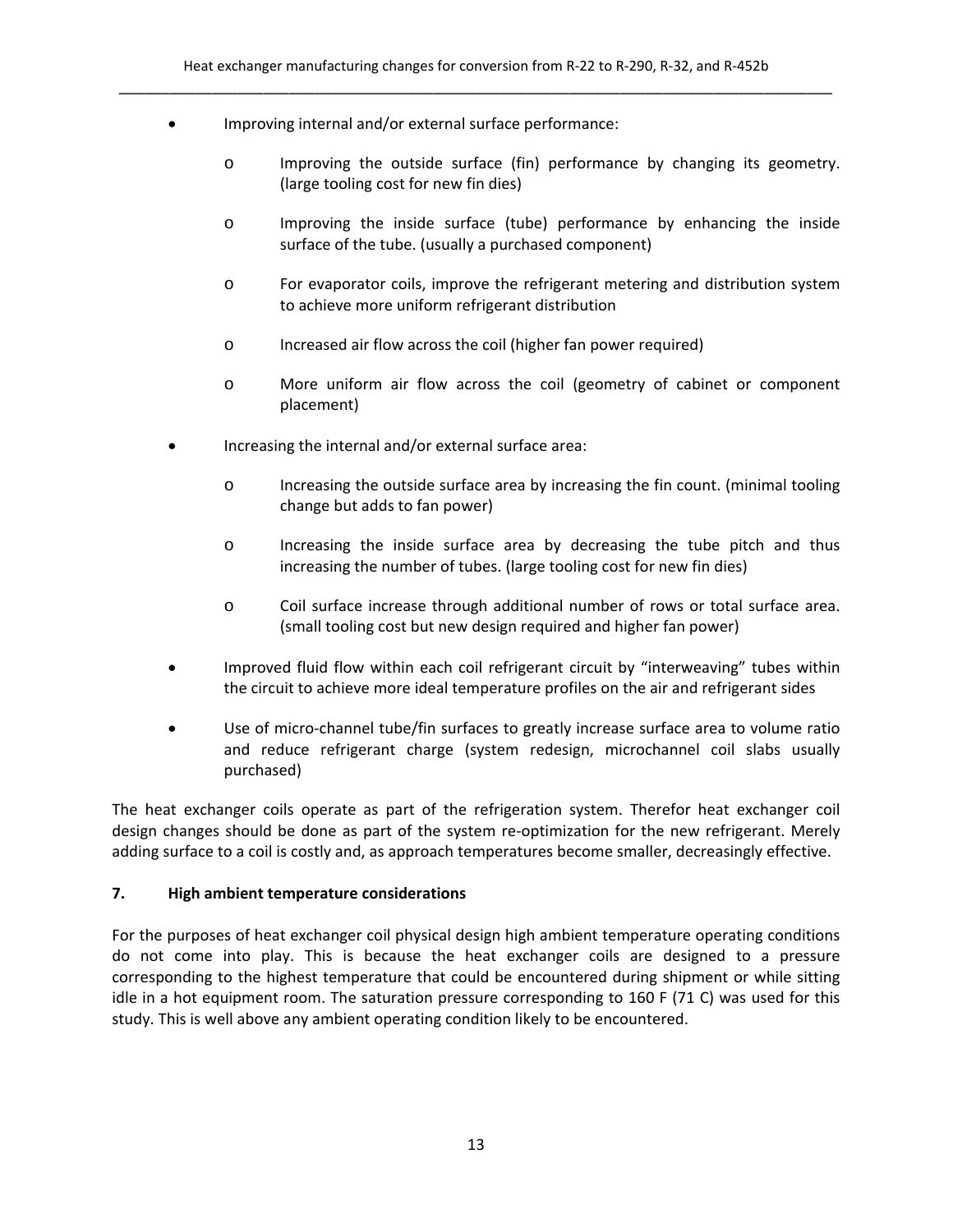## **8. Conclusion**

The primary input parameter for structural design of a coil is maximum design pressure. Two of the alternative refrigerants under consideration, namely R‐452B, and R‐32, have substantially higher design pressures than R‐22. The results of this study show that minimal design changes and addition of a pressure cycle test to the coil manufacturing qualification process will allow existing coil designs to be used at the higher design pressures for R‐452B and R‐32. The third alternative refrigerant being evaluated, (R‐290), has a design pressure lower than R‐22 and will therefore not require any pressure related design or manufacturing process changes.

Physical and thermodynamic properties of refrigerants determine the operating conditions and performance of the AC system in which they are used. For the three refrigerants considered in this study these parameters result in significant variation between the refrigerants in system efficiency, system capacity, operating temperatures and refrigerant flow rates. These are of great importance in making a refrigerant selection for a particular type of product, and for design optimization of the heat exchanger components. However, they do not by themselves result in any required changes to the heat exchanger physical design or manufacturing processes that would require capital expenditures.

All three refrigerants have properties that allow significant charge and refrigerant flow volume reductions compared to R‐22. This allows, but does not require, the opportunity to cost reduce the coil designs by use of smaller diameter tubes. The cost savings available are substantial but come with a significant capital cost for new manufacturing tooling.

All three of the alternative refrigerants in this study are considered flammable. One, R‐290, is highly flammable A3 classification. The others, R‐32 and R‐452B, are classified as A2L, which is defined as having a flame speed less than 10 cm/sec. (This means that these refrigerants may be difficult to ignite and sustain a flame.) At present the safety codes that govern use of flammable refrigerants in occupied spaces vary wildly by locale. These standards are currently being reviewed and revised to reflect the low flammability risks associated with use of the class 2L refrigerants. For class 2L refrigerants the revisions are expected to allow use within concentration limits established for each refrigerant and risk mitigation systems required on equipment. These restrictions are not expected to cause application issues with either mini-splits or rooftop, but could increase the product cost relative to R-410A. Similar changes to ISO and IEC standards are expected to follow. The timing of these changes to the standards will align with the expected market implementation date for AC equipment using the new refrigerants.

Bottom line for R‐32 and R‐452B refrigerant is that they will be allowed for use in small (2 kW to 5 kW) split systems located in an occupied space with no mitigation in place. Larger unitary equipment (30 kW to 1000 kW rooftop) will be able to use the refrigerants with leak detection and mechanical ventilation mitigation required on most AC equipment in this range. There will likely be maximum charge limits per circuit but they are not expected to be an issue for application of products in this size range. Therefore charge reduction below the current charge levels is not required for AC equipment using R‐32 or R‐452B. Current code restrictions in North America and Europe for use of class 3 refrigerants in occupied spaces are unlikely to change significantly but rather will become more widely applied. These charge volume limits will restrict the application of R‐290 to systems <2 kW capacity without risk mitigation, up to a maximum of about 20 kW with an active risk mitigation system. The cost of the automatic risk mitigation systems have been estimated at up to 30% of the small AC unit cost. This has the effect of limiting the size of equipment using R-290 to refrigerators, small coolers and perhaps small mini-split type AC units.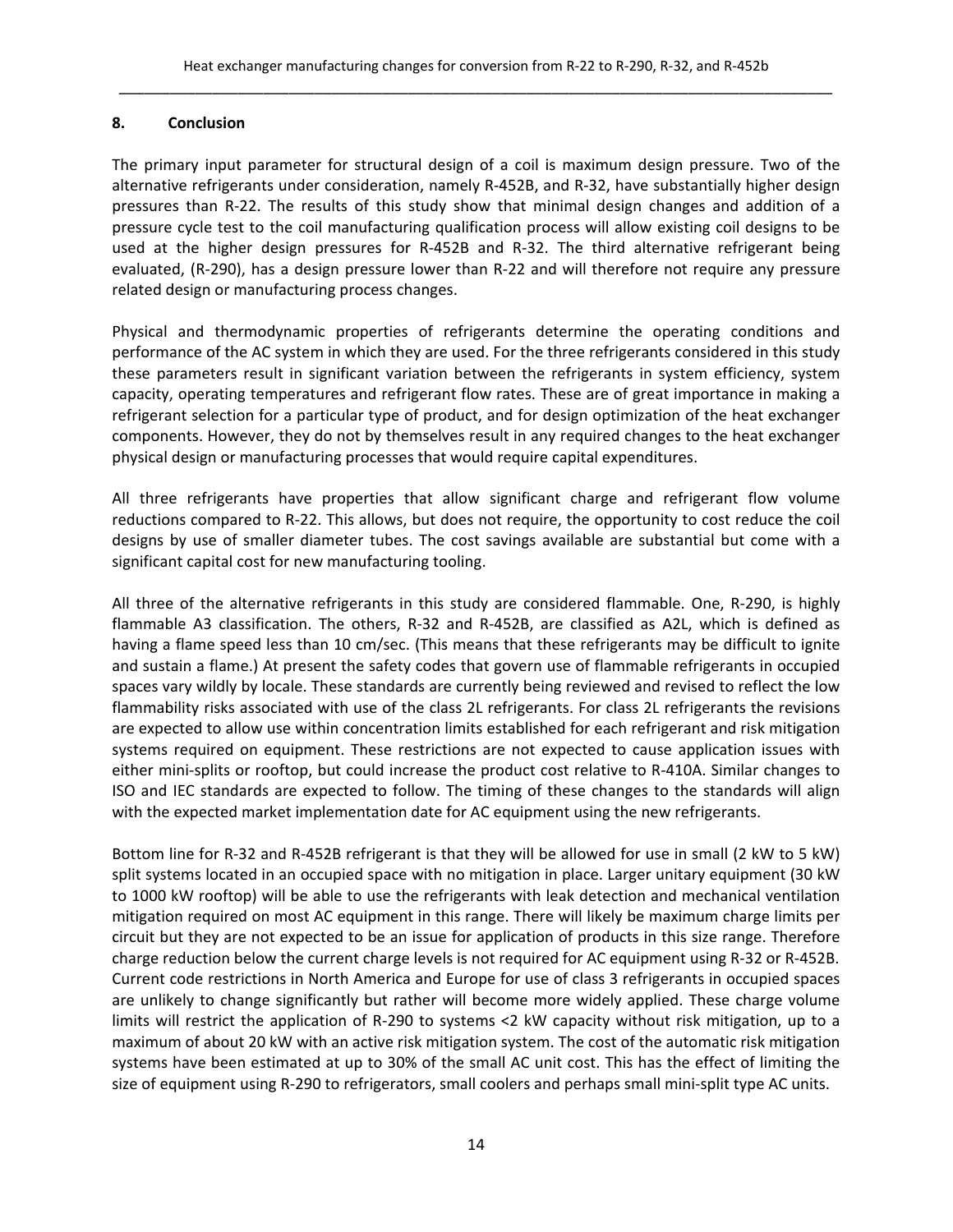Countries in regions outside of North America and Europe are in the process of introducing R‐290 refrigerant in AC equipment. These countries may allow somewhat larger refrigerant charge limits than the ones noted above.

Refrigerant charge and material cost reduction is obtained when R‐22 is substituted for R‐290 in a refrigeration system and the heat exchanger coil tube OD is reduced. With minor changes to refrigerant circuiting a coil tube OD of 5 mm can be used for both the evaporator and condenser without performance penalty.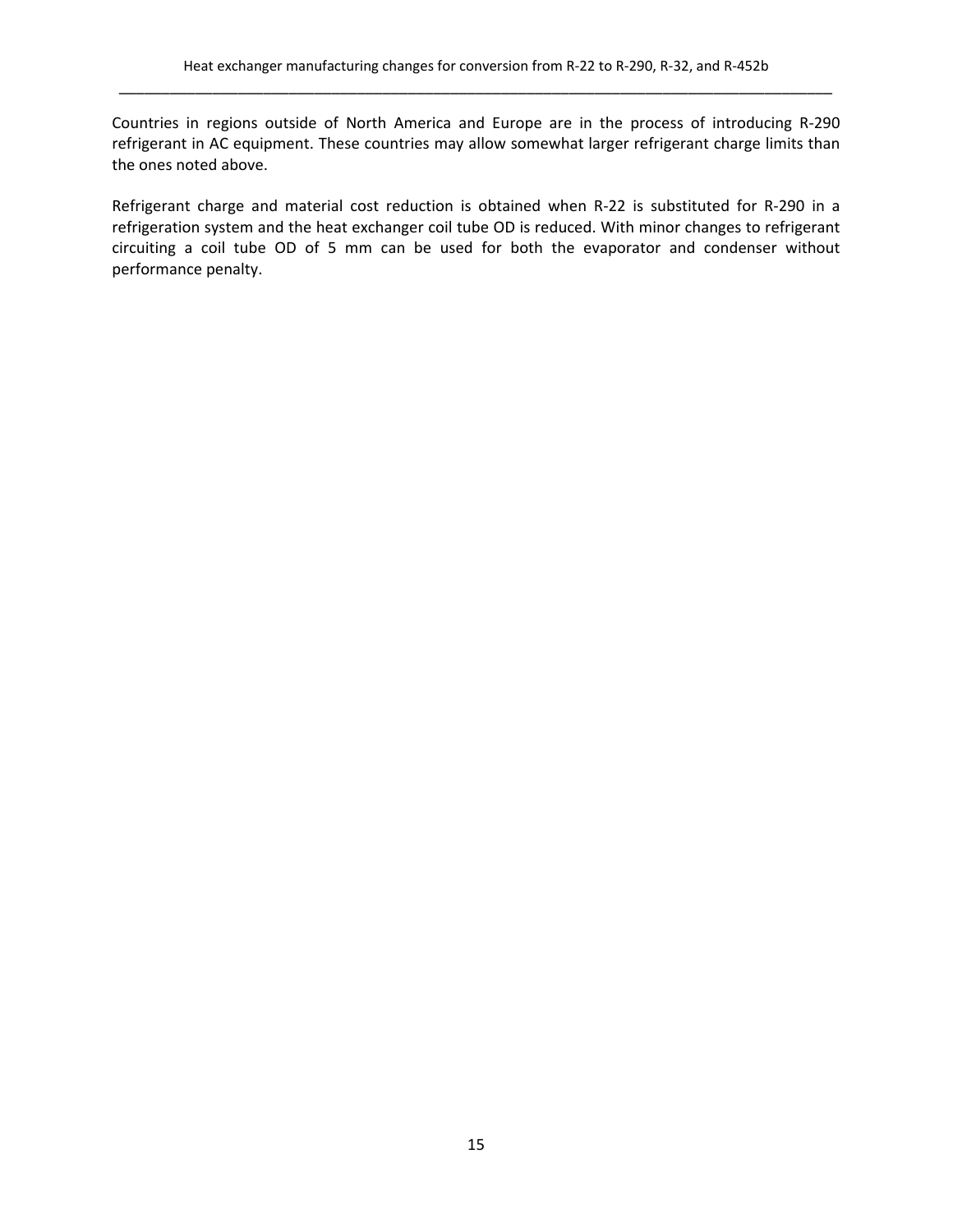#### **Annex I**

## **Response to the questions posed by the ExCom at its 76th meeting**

While the responses to the ExCom questions have been integrated within this revised study and its conclusions, specific answers are listed below for easy reference.

1. When converting heat exchangers for residential air‐conditioners (9,000 to 18,000 Btu/h) from HCFC-22 to HC-290; reducing the tube diameter of the condenser from 7 mm to 5 mm has significant impact on the overall HC-290 charge as evidenced in studies carried out in China. However, the reduction has only minor – if any – impact on the efficiency of the condenser. In case of the evaporator; and in particular since capillary tubes are used for expansion; a reduction in tube diameter will result in increased pressure drop over the evaporator; and hence, have negative impact on the energy efficiency of the air conditioner. This with the assumption that residential air conditioners have size limitations; and that increasing the area/size of the heat exchangers is not an option. Kindly confirm this statement;

RESPONSE: My calculations show that the OD of evaporator tubes can also be decreased to 5 mm when converting to R‐290 from R‐22 without increased pressure drop or system performance degradation. This is assuming that the number of circuits can be roughly doubled from the number used for R‐22. This assumes that the original R‐22 coil did not use full row circuiting. The capillary tubes or orifices for each circuit will also need to be changed. As noted above this will not reduce refrigerant charge but will provide a material cost reduction for the evaporator similar to that of the condenser. It will also simplify the production process by requiring that coils with only one tube diameter will need to be produced in the facility

2. In case of confirmation of above, kindly clarify whether above reduction of the condenser tubes will result in an additional operation at manufacturer or whether this can be accommodated within existing manufacturing machinery. The associated costs should also be specified for both scenarios. The reference manufacturer should have an annual production capacity of approximately 200,000 units; and should be located in a developing country;

RESPONSE: The manufacturing equipment and processes used for production of 7 mm tube coils can also be used for 5 mm tube coils with some changes and additions as described in detail in the addendum draft report. Capital costs for these changes range from US \$215K to US \$975K depending on path taken for conversion.

3. What would be the potential reduction of raw material costs when changing condenser tubes from 7 mm to 5 mm? (Current study makes reference from 9.5 mm to 5 mm)?

RESPONSE: Changing either the condenser or evaporator tube diameter from 7 mm to 5 mm results in a copper material reduction of between 30% and 40% depending on what wall thickness is currently used for the 7 mm tubes and what wall thickness is used for the 5 mm tubes. This equates to an overall coil material cost reduction of 20% to 25% for 7 mm to 5 mm coil tube OD.

4. What is the impact on heat exchanger production complexity when reducing tube diameter from 7 mm to 5 mm; e.g. hairpin bending, expansion, welding/brazing?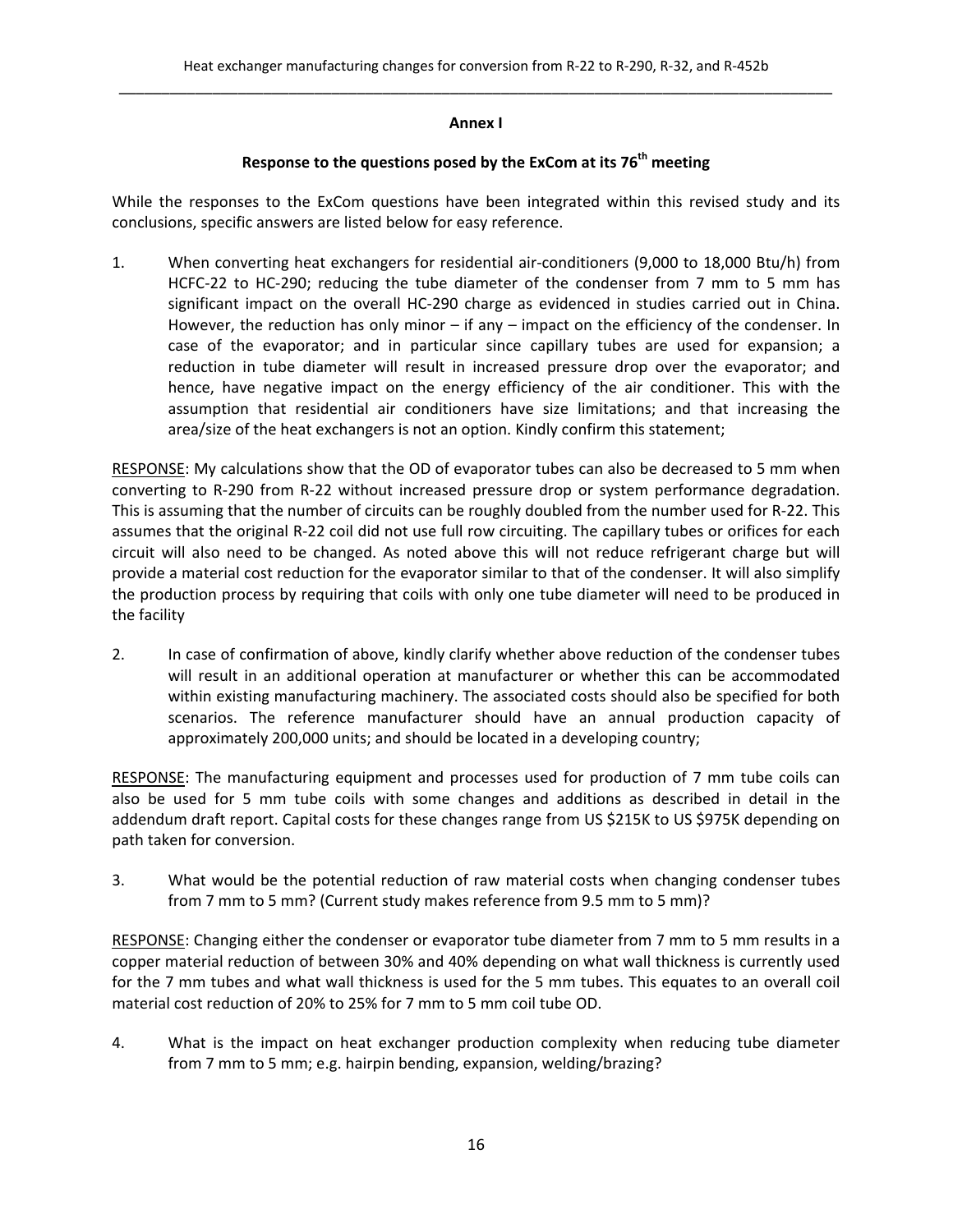RESPONSE: Tube expansion is the only manufacturing operation that is expected to result in added complexity or additional problems when converting to 5 mm OD tubes. It is likely to manifest itself in increased coil slab scrap rate. For this reason I have included some information in the draft report on an alternative pneumatic expander for small OD tube coils.

5. A unit cost breakdown that is presented in the paper should be further elaborated to clarify the estimated number of units required from each tool/equipment in order to produce the required capacity (200,000 units). Explanation for the basis of such estimates would also be appreciated.

RESPONSE: Calculations were made based on assumptions for the capabilities of the current production equipment used at the facilities being considered. A more accurate assessment could be made if details of the current coil designs and manufacturing processes are known.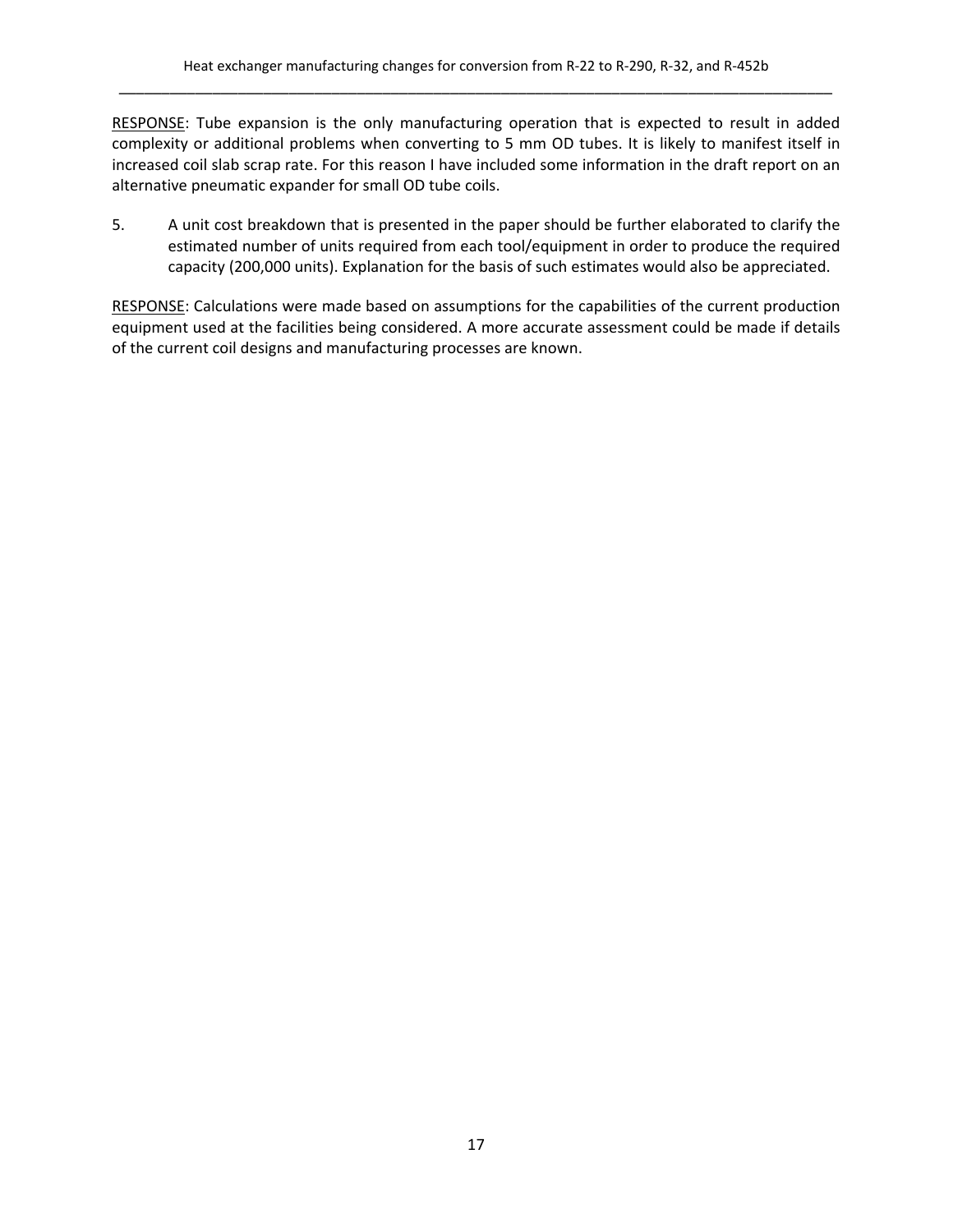#### **Annex II**

#### **Regulatory background and direction for flammable (A2L and A3) refrigerants**

All three of the alternative refrigerants in this study are considered flammable. One, R‐290, has a (highly flammable) A3 classification. The others, R‐32 and R‐452B, are classified as A2L, which is defined as having a flame speed less than 10 cm/sec. This means that these refrigerants may be difficult to ignite and sustain a flame. At present the safety codes that govern use of flammable refrigerants in occupied spaces vary wildly by locale.

The two most widely recognized standards that govern the safe application or refrigeration systems are ASHRAE 15, **Safety Standard for Refrigeration Systems**, and ISO 5149, **Refrigerating Systems and Heat Pumps – Safety and Environmental Requirements.** Limiting this discussion to the occupied spaces that are served by residential split systems and rooftops, both ASHRAE 15 and ISO 5149 take an engineering approach to limit the charge and employ ignition mitigation.

At this writing, ASHRAE 15 has not yet published application rules for the use of A2L refrigerants. Additionally, product standards that are published by Underwriters Laboratory (UL) have not been published. Once ASHRAE 15 is changed and UL product standards become available, it takes 1‐3 years to be adopted by the model codes that legally govern the installation of refrigeration systems in North America. Full adoption of standards that allow use of A2L is several years away. However, the process to change these standards to allow the use of A2L refrigerants is well along. The current view is that ASHRAE 15 will allow A2L refrigerants to be broadly used in all sizes of direct expansion AC systems with minimal restrictions or cost impact. Charge limits will be based on an engineering calculation that will prevent leaked refrigerant from reaching the lower flammability limit (LFL). Ignition mitigation may also be used under some circumstances. Presently ASHRAE 15 restricts the use of A3 refrigerants to equipment rooms only and with a maximum charge of 3 kg. There are no proposals to change this.

ISO 5149 was published in 2014 and offers a three level LFL based approach for use with class A2L, A2, and A3 refrigerants. In this standard there are three charge levels calculated using LFL for the refrigerant. These charge levels are coupled with the type of ignition mitigation required. The first charge level  $(m_1)$  can be used without ignition mitigation in any size room provided the refrigeration system is sealed with no field service ports provided. The second charge level  $(m_2)$  is the maximum refrigerant charge allowed for a specified minimum room area without refrigerant detection and mechanical ventilation. If the room area requirement is met, no other ignition mitigation is required; otherwise mechanical ventilation is required in this  $m_2$  range. This range also requires a sealed system without service ports. Above  $m_2$  mandatory detection and mechanical ventilation is required and a maximum charge limit is set at m<sub>3</sub>. ISO 5149 treats A2L, A2, and A3 refrigerants the same except that an additional multiplier on LFL is used when calculating the maximum charge levels for A2L refrigerants.

Applying ISO 5149 to R-32 and R-452B gives refrigerant charge limits of 2 kg, 12 kg, and 59 kg for  $m_1, m_2$ , and  $m_3$  levels respectively. Using these charges R-32 and R-452B could be applied w/o mitigation to split systems up to about 8 kw, with minimum room size limit up to about 43 kw, and with ignition mitigation up to about 215 kw per refrigeration circuit. These limits will have minimal impact on application or cost of direct expansion AC products within the scope of this study.

Appling the formula in ISO 5149 to R‐290 provides the following refrigeration charge limits for each level: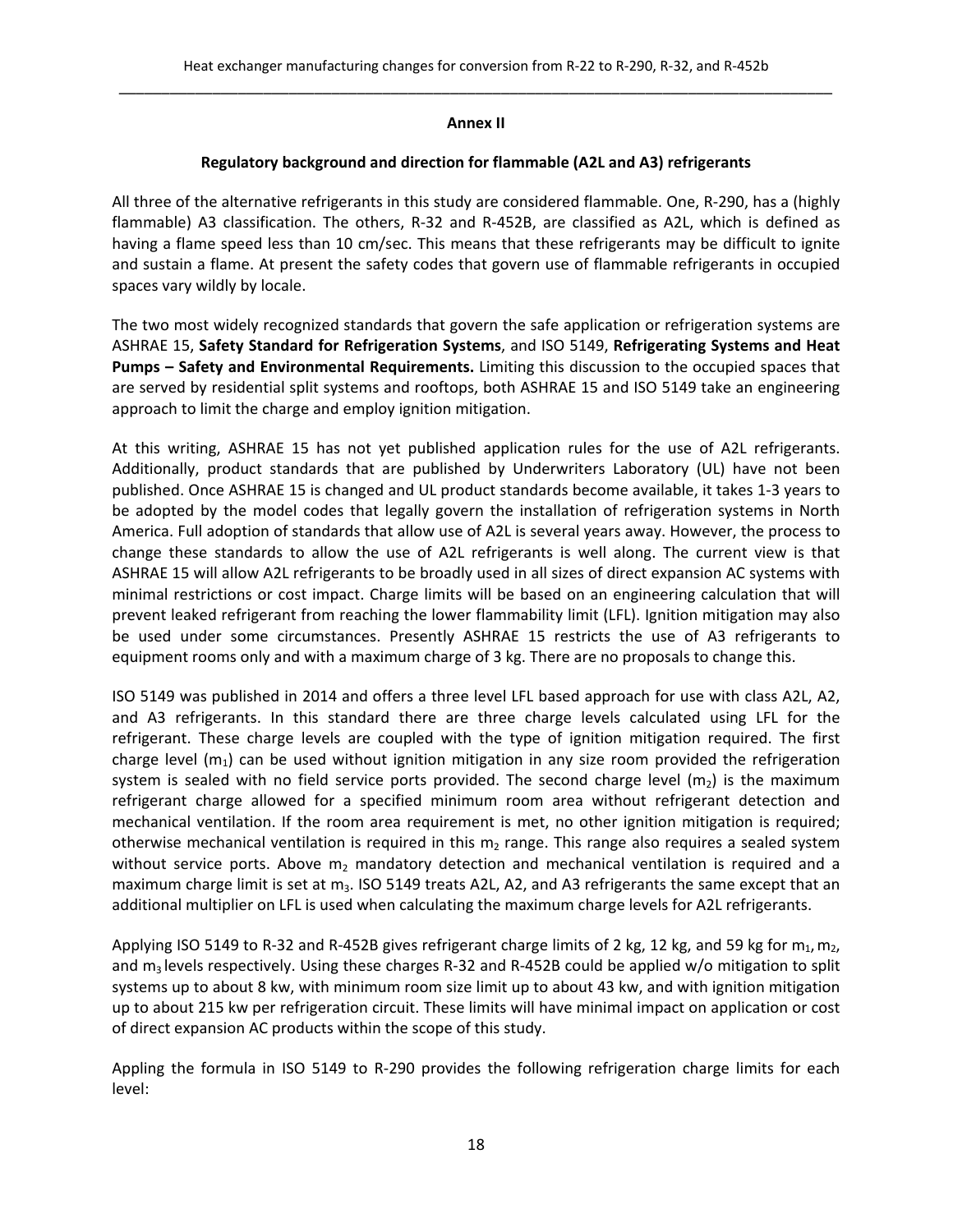- 150 gm maximum for no ignition mitigation but with a sealed, non‐serviceable refrigeration system
- 1 kg maximum for no ignition mitigation, with minimum room size and sealed, nonserviceable refrigeration system
- 1 kg to 5 kg maximum will require leak detection, mechanical ventilation, minimum room size, and a sealed non‐serviceable refrigeration circuit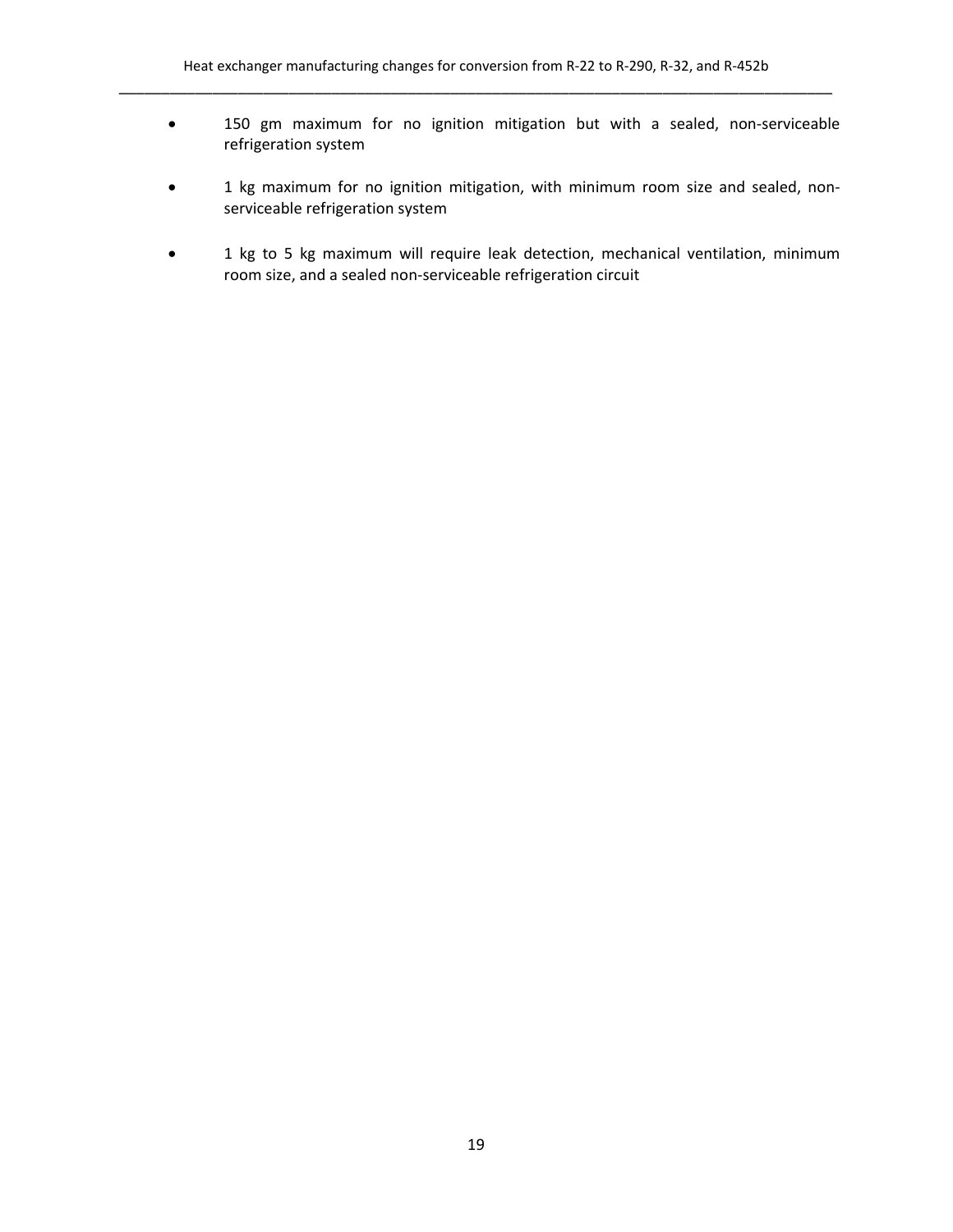#### **Annex III**

## **Justification for refrigerant volume reduction for products using R‐290 refrigerant**

Safety regulation imposed refrigerant volume limits for flammable refrigerants have the effect of limiting refrigeration system capacity for equipment using R-290. Using refrigerant charge limits currently in place along with current direct expansion AC system design technology and only reducing the refrigerant charge per unit capacity to account for the thermodynamic properties of R‐290 results in the following maximum equipment cooling capacity levels:

- 0.50 kw no mitigation, no room size limits, sealed system
- 3 kw no mitigation, minimum room area requirement, sealed system
- Above 3 kw mitigation, room size restriction, sealed system
- 16 kw ‐ maximum size for R‐290 AC equipment operating in an occupied space.

Maximum allowable R‐290 system capacity can be increased by refrigerant charge reduction. The refrigerating effect of R‐290 is about double that of R‐32 and R452B. Therefore less mass flow is required for a given refrigerating effect. This, coupled with decreased liquid and vapor density, allows charge reductions of about 50% vs R-22 in a "drop-in" situation. Lower refrigerant flow rates also allow use of smaller flow passages (smaller tube diameters) in the coils. Tube OD of 5 mm for evaporators and 7 mm for condensers has been tested and found to reduce system charge by up to an additional 50%. This works out to a charge of about 100 gm per kw of cooling for a non-split (window type) AC system. This is still not low enough allow application of R‐290 to the entire range of residential AC products without some form of ignition mitigation (assumes the ISO 5149 charge limits for R-290). Small changes in tube OD such as going from 7 mm to 5 mm OD do not require changes to tube pitch or fin surfaces. However, in the case of the evaporator, refrigerant circuit changes will be required to prevent degradation in system performance due to increased refrigerant pressure drop. An additional benefit of tube diameter reduction is substantial coil material cost reduction.

Indirect refrigeration systems, commonly referred to as chillers, are used extensively for large capacity applications. They have the advantage of reduced charge and higher operating efficiency at the unit level but at the expense of system complexity and additional system cost. They also are typically sited outside of the occupied space and therefore may avoid some of the ignition mitigation normally required for equipment using A3 refrigerants. Overall AC system performance usually ends up on a par with a direct expansion system when energy to operate a fluid pump and efficiency degradation caused by an air to fluid heat exchanger are included in the analysis. Refrigerant charge reduction potential for indirect cooling systems is significant and would roughly double the maximum refrigeration capacities at each of the m<sub>i</sub> limit points. Thus maximum capacities increase to 1 kw, 6 kw, and 32 kw for m<sub>1</sub>, m<sub>2</sub>, and m<sub>3</sub> mitigation levels respectively.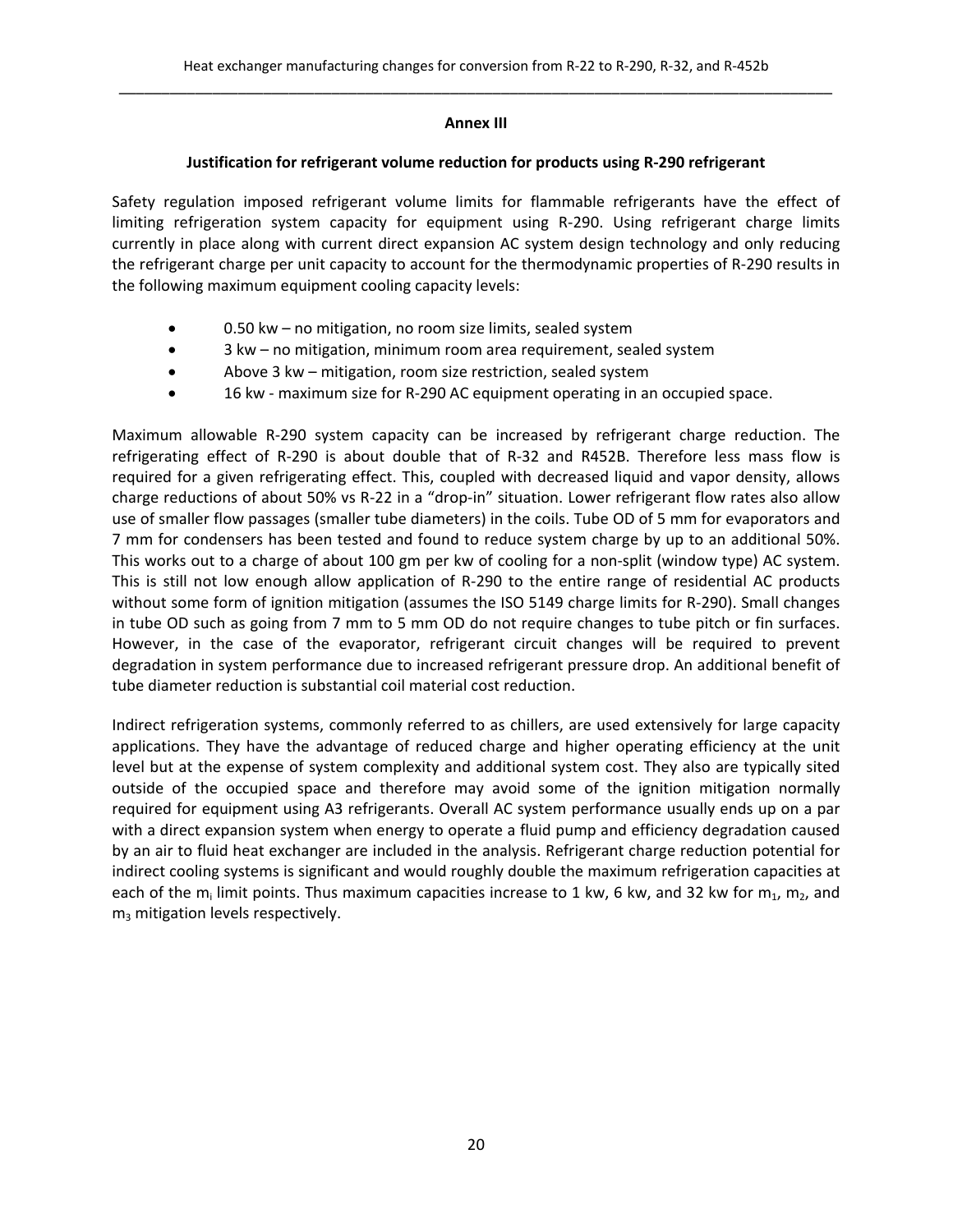#### **Annex IV**

## **An alternative coil pressure design qualification method for high pressure refrigerants (refrigerants with design pressure greater than R‐22)**

ASHRAE 15, **Safety Standard for Refrigeration Systems**, and its companion UL 1995, **Heating and Cooling Equipment**, govern product safety for end use AC products in North America. The typical design pressure for R‐22 coils is 450 psig, corresponding to 160 F (71 C) saturation temperature. The design pressure is not set by the ambient temperature for the application, but rather by consideration of temperatures that may be experienced during shipment and storage. Per UL 1995 (Clause 61) the design is required to pass a burst test with a minimum burst pressure of 2,250 psig (5 times design pressure). For R‐22 the coils achieved 2,250 psig using the standard design and standard manufacturing methods. Employing the same test method and strength requirements to heat exchanger coils using R‐410A, R‐32, or R‐452B would result in a minimum burst test pressure of 3,900, 4,050, and 3,750 psig respectively. Designing coils to meet these pressures would not be practical.

An alternative fatigue test method can be used to quality coil designs for AC products and is found in UL 1995 Clause 61A (Fatigue Test Analysis). For this method, 3 test samples of each design are subjected to a 250,000 cycle pressure test between low and high side design pressures for the actual application, followed by a burst test at 3 times the design pressure. This recognizes the actual system operation where pressure changes occur during cooling cycles from shutdown during the night to the hot afternoon, as well as pressure fluctuations induced by the compressor. The manufacturer has some latitude in determine the high and low pressure for the fatigue test. For R410A, after successful fatigue tests, a burst test pressure is required at 1,950 psig (3 times maximum design pressure of 650 psig ‐ well below the 2,250 psig burst test pressure used for R‐22 coils). Burst test pressures for R‐32 and R‐452B would be approximately 2,040 psig and 1,860 psig respectively (note that these pressures are also below the 2,250 psig burst pressure generally used for R‐22 coil design qualification). After initial qualification the test must be repeated at least annually (or every 3 months if coils are considered regular production), on one sample of each coil design produced. Manufacturers of R‐410A equipment have found that most existing coil heat exchangers designed for R‐22 pass this test with minimal design changes, but with some feature changes. The same is expected to be the case for the design and test pressures used for R‐32 and R‐452B refrigerants.

The method described above is equally applicable to smooth bore tubes and internally finned coils.

Experience of manufacturers using this coil design qualification method has shown that many fatigue test failures are caused by areas of weakness that can be easily resolved either by manufacturing process improvement, design feature changes, or component quality improvement. Areas of particular importance are:

- Coil heat exchanger tubes must be free of defects such as dents and scratches. Damaged tubes will always produce a fatigue failure.
- The length of coil tubes not covered by fins must be kept to a minimum. This is particularly true for the heat affected zone in tubes outside of the coil casing that are brazed to U‐bends or header stubs. The fins provide support for the tube and increase the burst strength of the tube. R‐22 designs used 0.5" of length. This was reduced for higher pressure designs.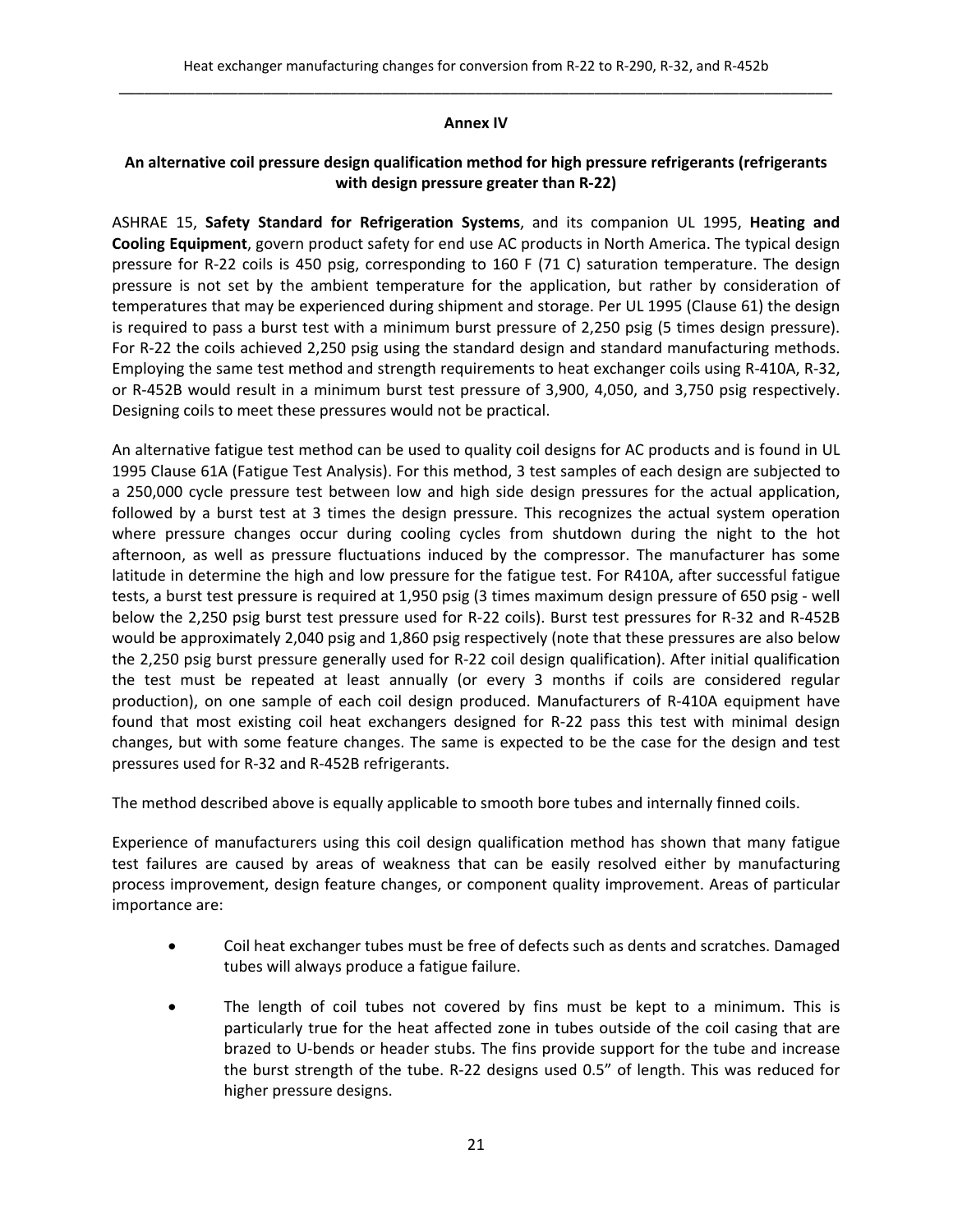- Header joint designs need to include reinforcement such as saddle type or flared holes that provide sufficient overlap of material for a sound braze joint. This means that a T‐ drill or similar is necessary. Cost of T-drill tooling is typically less than US \$6,000 per drill head.
- U-bends are generally purchased and it may be necessary to increase the wall thickness of these parts since they will thin during U‐bend manufacture.
- The crimp joints that are sometimes used for distributor to coil attachment will not always be sufficiently strong. Designs may need to be changed to a flared end distributor or a purchased flared adapter for this joint. Tooling changes for these features are typically less than US \$12,000 per station.
- For headers larger than 1.375" diameter "K" wall thicknesses will probably be required. The heavier wall tube should work on up to 1.625" (41.275 mm) diameter headers. This does not eliminate the need for high quality saddle or flared header to tube joints.
- Brazing quality must be carefully controlled. Especially important are standard brazing procedures and qualification of the manufacturing technician, use of a nitrogen purge during brazing and routine inspection to insure quality. Poor brazing is the largest single source of leaks, which is the largest single warranty expense for manufacturers, and is especially problematic with higher pressure refrigerants.

Purchase or lease of fatigue test equipment that can induce rapid pressure cycles using hydraulic fluids will be direct cost associated with the changeover to any of the higher pressure refrigerants. This cost will vary depending on the size and number of testers required to support a particular facility. Cost estimate for this type of equipment is \$100,000 to \$200,000 depending on cycle time and number of pressure test ports. Alternatively, an agency could purchase and install the necessary facilities for use for a group of manufacturers. In this case the service is provided as an expense, rather than a capital acquisition or lease. A single test at such a facility will be around US \$5,000.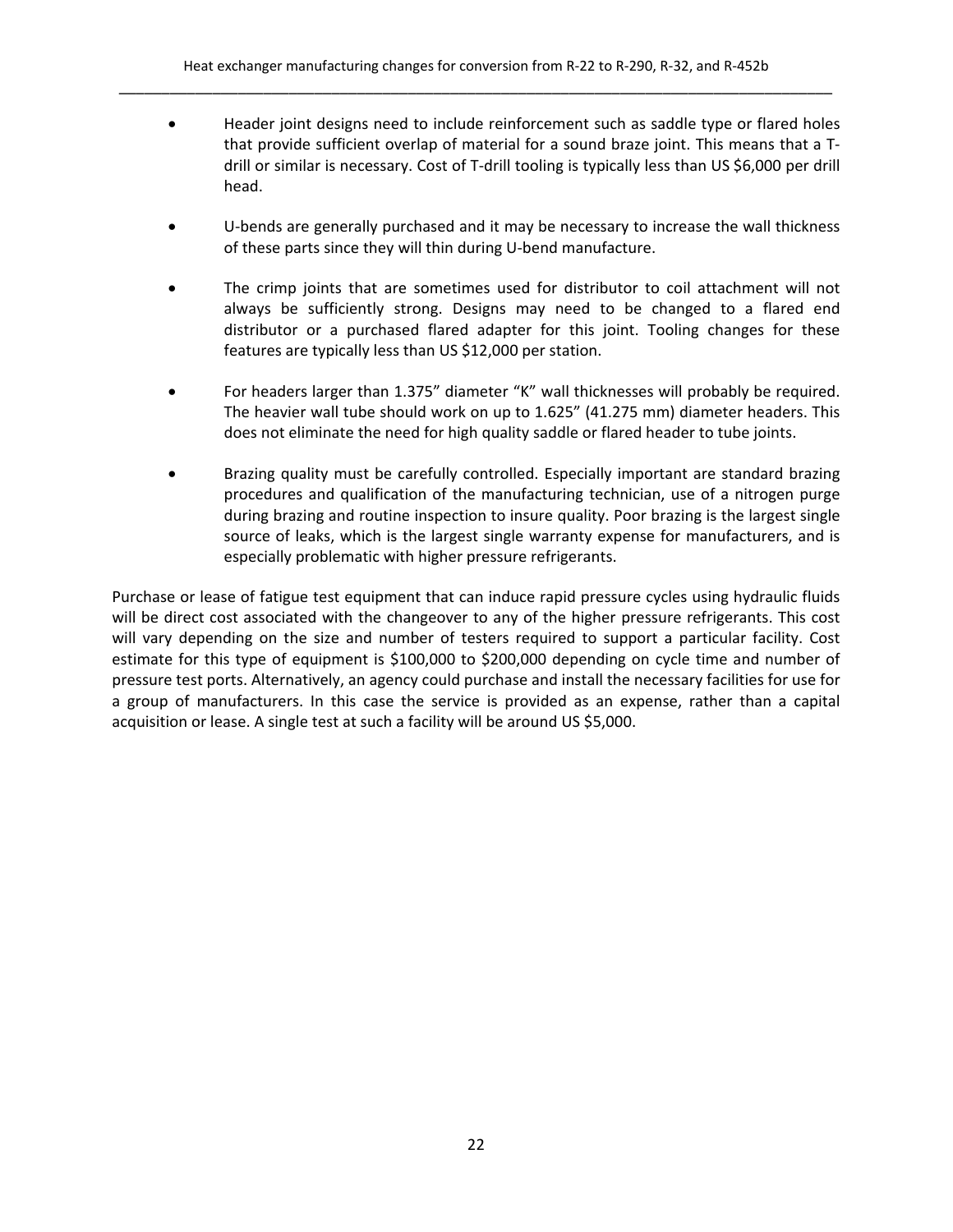## **Annex V**

## **Performance and cost Analysis for HX coil tube OD reduction from 7mm to 5mm**

Assumptions:

Single circuit mini‐split AC unit with a capacity of 5kw (18,000 Btu/hr) Annual production volume of 200,000 units Evaporator is 8 tubes tall, 3 row, 20" long with 7mm tubes, half row circuiting, and 12 fpi Evaporator contains 12 hairpin tubes Condenser is 24 tubes tall, 2 row, 20" long with 7mm tubes, and 15 fpi Condenser contains 24 hairpin tubes. Tube wall thickness is 0.30 mm for 7 mm OD tubes and 0.25 mm for 5 mm OD tubes

Note: These physical attributes are from the specifications for a typical mini‐split unit. Actual physical attributes for the units being considered for MLF funding may be different.

Performance for 5 mm OD tubes with full row circuiting in R‐290 compared to 7 mm OD tubes with half row circuiting in R‐22

Note: NIST<sup>7</sup> coil designer software was used for performance calculations

| <b>Description</b>                          | $R-22$ | $R-290$ |
|---------------------------------------------|--------|---------|
| Tube OD (mm)                                |        |         |
| Refrigerant circuits                        | 4      |         |
| Face velocity (fpm)                         | 540    | 540     |
| Total heat load (Btu/hr)                    | 18,777 | 18,633  |
| Refrigerant outlet temp (F)                 | 53.4   | 53.9    |
| Refrigerant flow rate (Ibm/min)             | 4.5    | 2.4     |
| Refrigerant pressure drop (psi)             | 3.4    | 1.6     |
| Refrigerant saturation temperature drop (F) | 2.16   | 1.2     |

Tube cost reduction estimate for 7 mm OD vs. 5 mm OD tubes in evaporator:

| Total length of tubes in evaporator (mm)                | $8 \times 3 \times 25.4 \times 20 = 12,192$                |
|---------------------------------------------------------|------------------------------------------------------------|
| Total copper volume in 7 mm OD tubes (mm <sup>3</sup> ) | $7 \times 0.3 \times 3.14 \times 12,192 = 80,394$          |
| Total copper volume in 5 mm OD tubes ( $mm3$ )          | $5 x0.25 x 3.14 x 12,192 = 47,854$                         |
| Difference in volume (mm <sup>3</sup> )                 | $80,394 - 47,854 = 32,540$                                 |
| Volume difference in m <sup>3</sup>                     | 0.000032540 m <sup>3</sup>                                 |
| Weight difference (kg)                                  | $\sqrt{8,940 \text{ kg/m}^3 \times 0.000032540}$ = 0.29 kg |
| Cost of tube including fabrication                      | \$3.00/lb                                                  |
| Cost savings for tube OD reduction in evaporator        | $0.29 \times 2.2 \times 3 = US $1.91$ (total annual        |
| (US <sup>2</sup> )                                      | savings: \$383,000)                                        |

  $^7$  The National Institute of Standards and Technology.